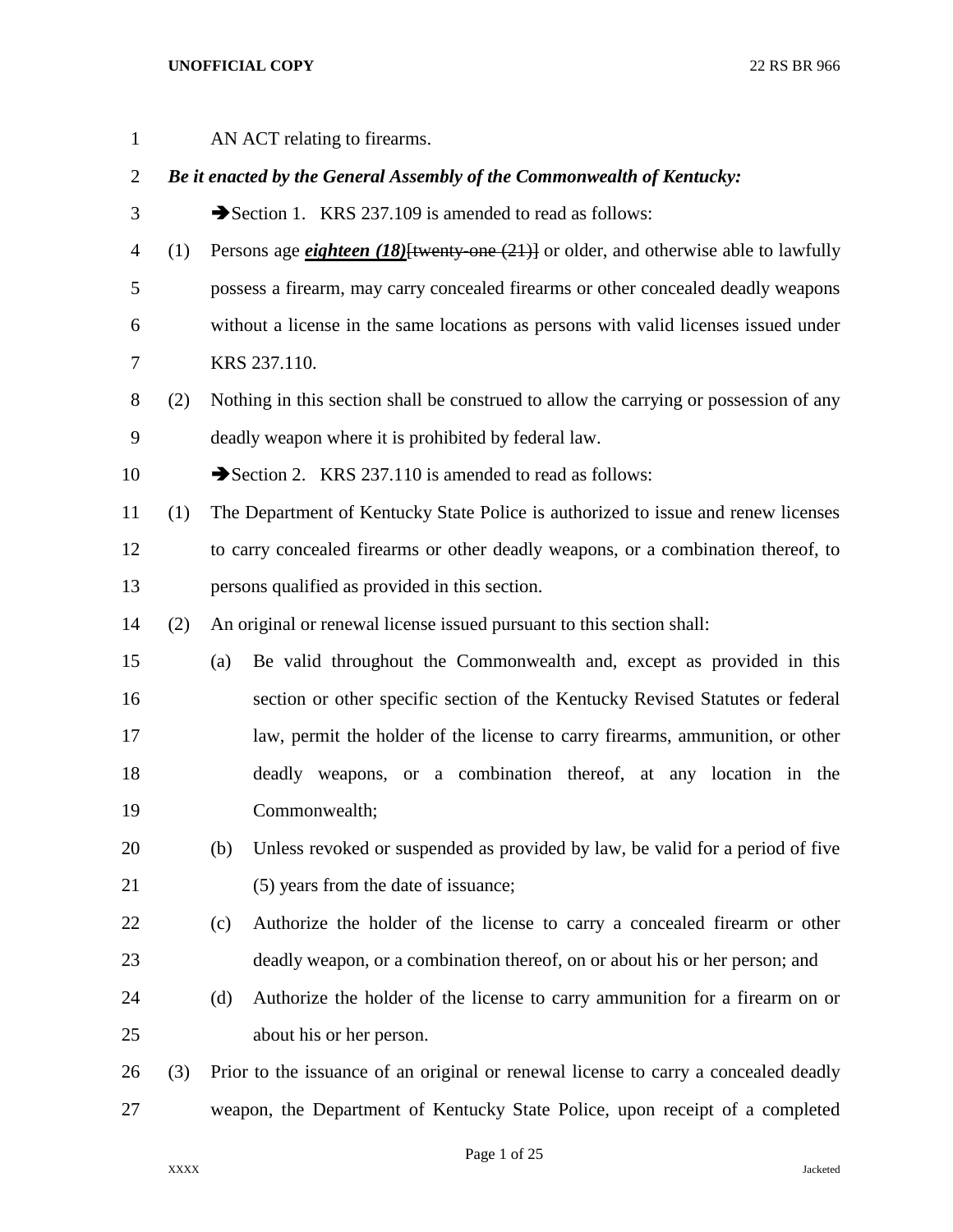|                | application, applicable fees, and any documentation required by this section or        |
|----------------|----------------------------------------------------------------------------------------|
| 2              | administrative regulation promulgated by the Department of Kentucky State Police,      |
| 3              | shall conduct a background check to ascertain whether the applicant is eligible        |
| $\overline{4}$ | under 18 U.S.C. sec. $922(g)$ and (n), any other applicable federal law, and state law |
| 5              | to purchase, receive, or possess a firearm or ammunition, or both. The background      |
| 6              | check shall include:                                                                   |

- (a) A state records check covering the items specified in this subsection, together with any other requirements of this section;
- (b) A federal records check, which shall include a National Instant Criminal Background Check System (NICS) check;
- (c) A federal Immigration Alien Query if the person is an alien who has been lawfully admitted to the United States by the United States government or an agency thereof; and
- (d) In addition to the Immigration Alien Query, if the applicant has not been lawfully admitted to the United States under permanent resident status, the Department of Kentucky State Police shall, if a doubt exists relating to an alien's eligibility to purchase a firearm, consult with the United States Department of Homeland Security, United States Department of Justice, United States Department of State, or other federal agency to confirm whether the alien is eligible to purchase a firearm in the United States, bring a firearm into the United States, or possess a firearm in the United States under federal law.
- (4) The Department of Kentucky State Police shall issue an original or renewal license if the applicant:
- (a) Is not prohibited from the purchase, receipt, or possession of firearms, ammunition, or both pursuant to 18 U.S.C. 922(g), 18 U.S.C. 922(n), or applicable federal or state law;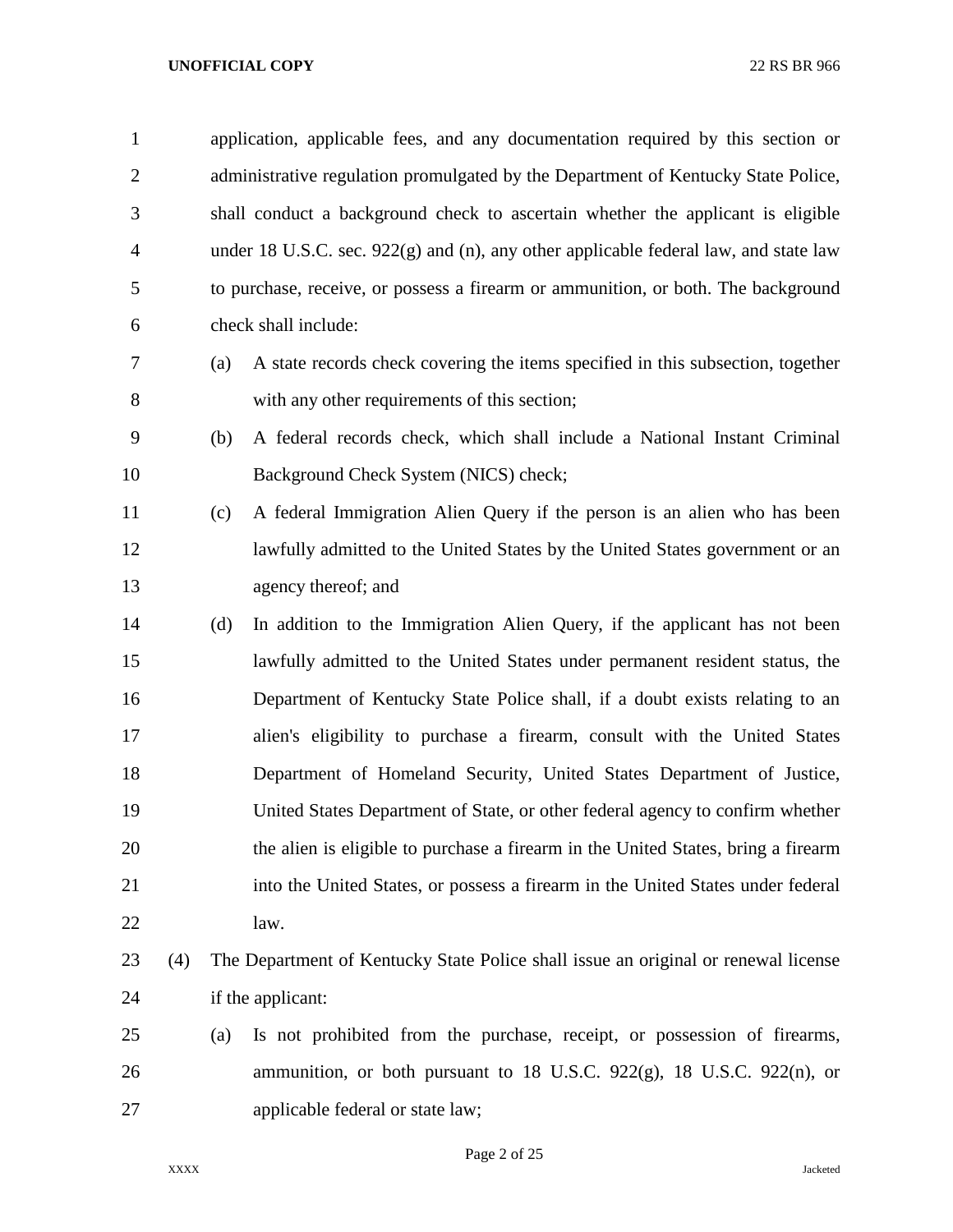- (b) 1. Is a citizen of the United States who is a resident of this Commonwealth;
- 2. Is a citizen of the United States who is a member of the Armed Forces of the United States who is on active duty, who is at the time of application assigned to a military posting in Kentucky;
- 3. Is lawfully admitted to the United States by the United States government or an agency thereof, is permitted by federal law to purchase a firearm, and is a resident of this Commonwealth; or
- 4. Is lawfully admitted to the United States by the United States government or an agency thereof*;*[,] is permitted by federal law to 10 purchase a firearm;  $\frac{1}{2}$  is, at the time of the application, assigned to a 11 military posting in Kentucky<sub>*;*[,]</sub> and has been assigned to a posting in 12 the Commonwealth;
- 13 (c) Is *eighteen* (18)<sup>{{wenty-one (21)} years of age or older;</sup>
- (d) Has not been committed to a state or federal facility for the abuse of a controlled substance or been convicted of a misdemeanor violation of KRS Chapter 218A or similar laws of any other state relating to controlled substances, within a three (3) year period immediately preceding the date on 18 which the application is submitted;
- (e) Does not chronically and habitually use alcoholic beverages as evidenced by the applicant having two (2) or more convictions for violating KRS 189A.010 within the three (3) years immediately preceding the date on which the application is submitted, or having been committed as an alcoholic pursuant to KRS Chapter 222 or similar laws of another state within the three (3) year period immediately preceding the date on which the application is submitted;
- (f) Does not owe a child support arrearage which equals or exceeds the cumulative amount which would be owed after one (1) year of nonpayment, if the Department of Kentucky State Police has been notified of the arrearage by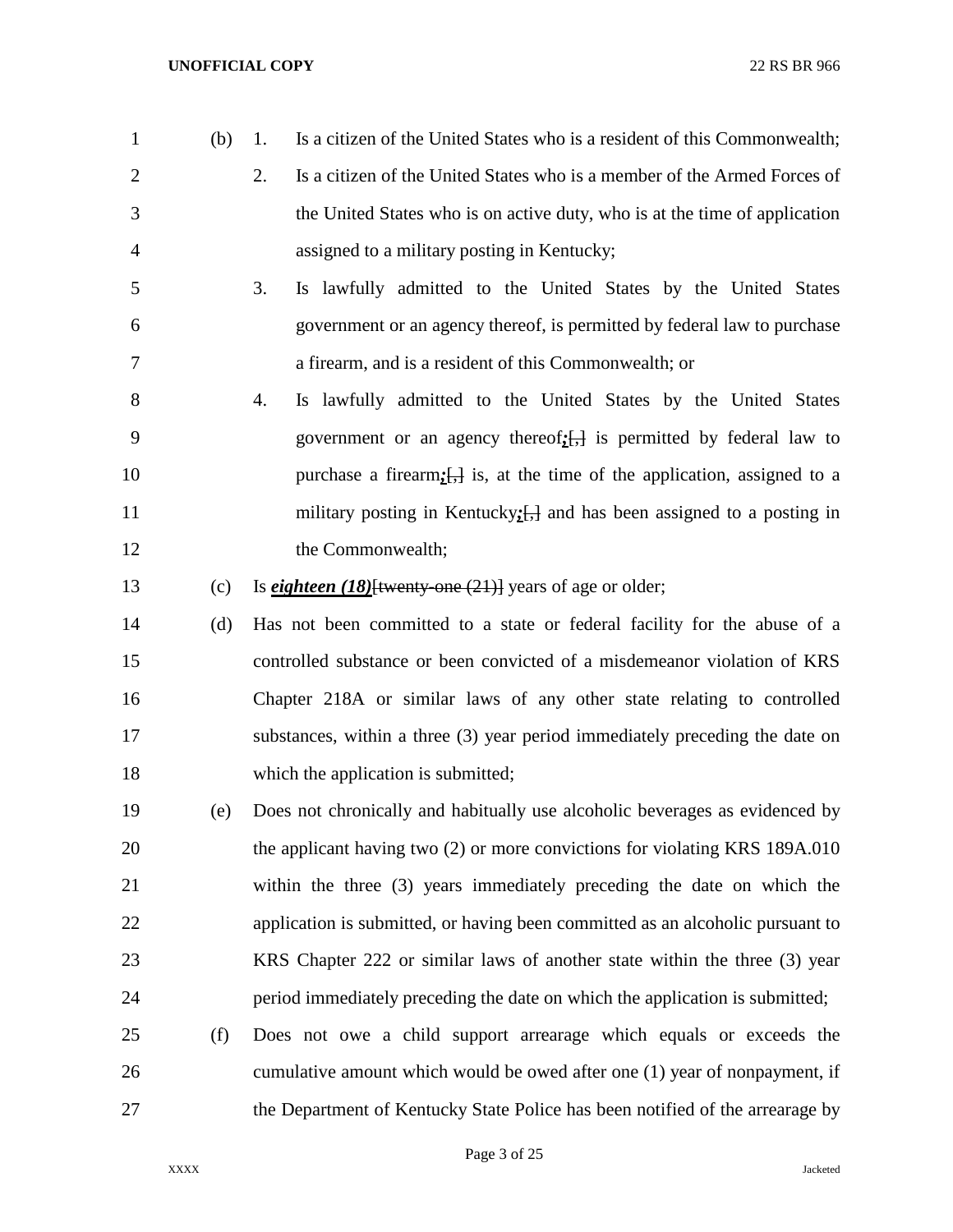the Cabinet for Health and Family Services;

- (g) Has complied with any subpoena or warrant relating to child support or paternity proceedings. If the Department of Kentucky State Police has not been notified by the Cabinet for Health and Family Services that the applicant has failed to meet this requirement, the Department of Kentucky State Police shall assume that paternity and child support proceedings are not an issue;
- (h) Has not been convicted of a violation of KRS 508.030 or 508.080 within the three (3) years immediately preceding the date on which the application is submitted. The commissioner of the Department of Kentucky State Police may waive this requirement upon good cause shown and a determination that 11 the applicant is not a danger and that a waiver would not violate federal law;
- (i) Demonstrates competence with a firearm by successful completion of a firearms safety or training course that is conducted by a firearms instructor who is certified by a national organization with membership open to residents of any state or territory of the United States, which was created to promote firearms education, safety, and the profession of firearms use and training, and to foster professional behavior in its members. The organization shall require members to adhere to its own code of ethics and conduct a program which certifies firearms instructors and includes the use of written tests, in person instruction, and a component of live-fire training. These national organizations shall include but are not limited to the National Rifle Association, the United States Concealed Carry Association, and the National Shooting Sports Foundation. The training requirement may also be fulfilled through any firearms safety course offered or approved by the Department of Criminal Justice Training. The firearms safety course offered or approved by 26 the Department of Criminal Justice Training shall:
- 
- 27 1. Be not more than eight (8) hours in length;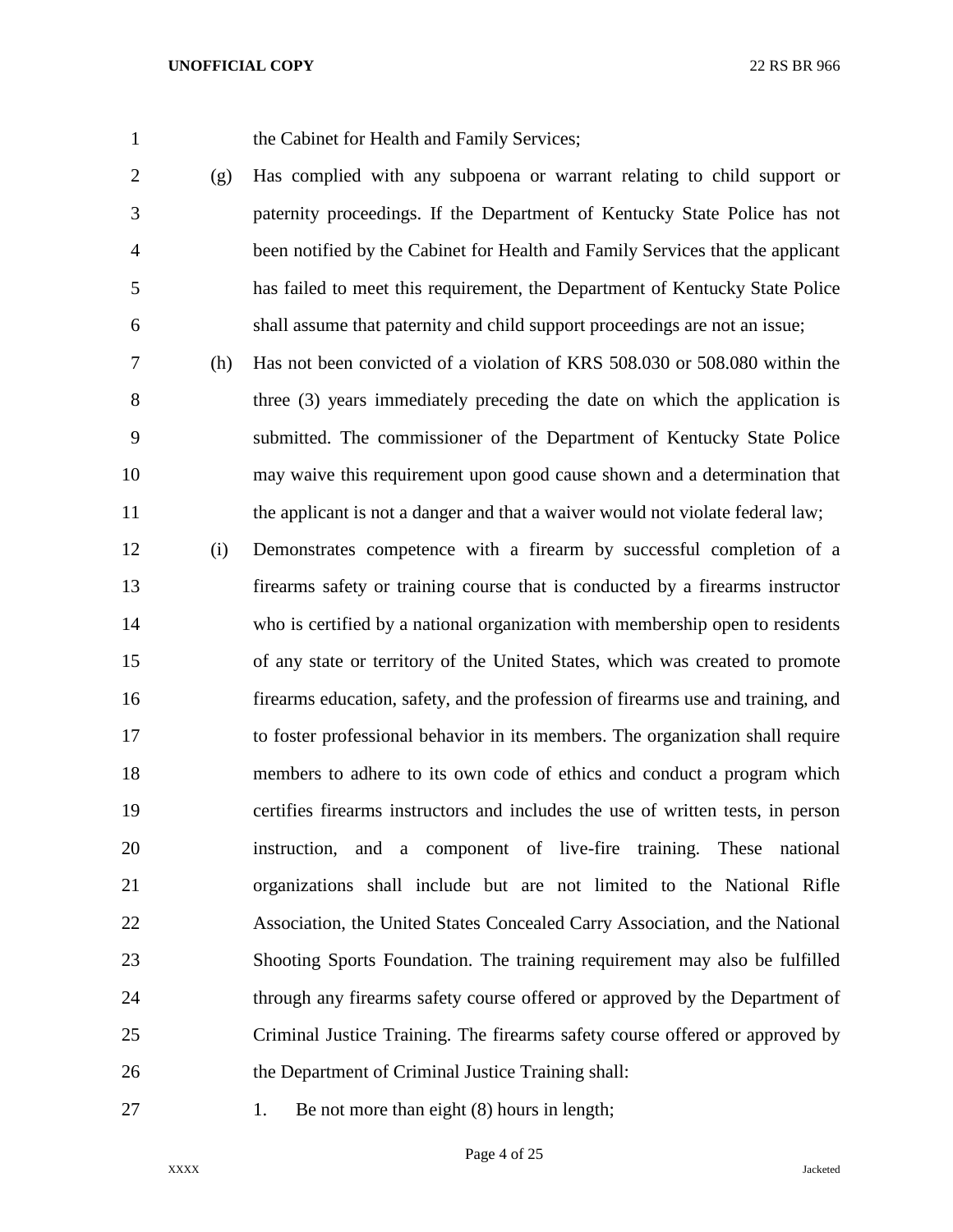| $\mathbf{1}$   |     |     | Include instruction on handguns, the safe use of handguns, the care and<br>2.   |
|----------------|-----|-----|---------------------------------------------------------------------------------|
| $\overline{2}$ |     |     | cleaning of handguns, and handgun marksmanship principles;                      |
| 3              |     |     | 3.<br>Include actual range firing of a handgun in a safe manner, and the firing |
| $\overline{4}$ |     |     | of not more than twenty (20) rounds at a full-size silhouette target,           |
| 5              |     |     | during which firing, not less than eleven (11) rounds must hit the              |
| 6              |     |     | silhouette portion of the target; and                                           |
| 7              |     |     | Include information on and a copy of laws relating to possession and<br>4.      |
| 8              |     |     | carrying of firearms, as set forth in KRS Chapters 237 and 527, and the         |
| 9              |     |     | laws relating to the use of force, as set forth in KRS Chapter 503; and         |
| 10             |     | (j) | Demonstrates knowledge of the law regarding the justifiable use of force by     |
| 11             |     |     | including with the application a copy of the concealed carry deadly weapons     |
| 12             |     |     | legal handout made available by the Department of Criminal Justice Training     |
| 13             |     |     | and a signed statement that indicates that applicant has read and understands   |
| 14             |     |     | the handout.                                                                    |
| 15             | (5) | (a) | A legible photocopy or electronic copy of a certificate of completion issued by |
| 16             |     |     | a firearms instructor certified by a national organization or the Department of |
| 17             |     |     | Criminal Justice Training shall constitute evidence of qualification under      |
| 18             |     |     | subsection $(4)(i)$ of this section.                                            |
| 19             |     | (b) | Persons qualifying under subsection $(6)(d)$ of this section may submit with    |
| 20             |     |     | their application:                                                              |
| 21             |     |     | At least one (1) of the following paper or electronic forms or their<br>1.      |
| 22             |     |     | successor forms showing evidence of handgun training or handgun                 |
| 23             |     |     | qualifications:                                                                 |
| 24             |     |     | Department of Defense Form DD 2586;<br>a.                                       |
| 25             |     |     | Department of Defense Form DD 214;<br>b.                                        |
| 26             |     |     | Coast Guard Form CG 3029;<br>c.                                                 |
| 27             |     |     | Department of the Army Form DA 88-R;<br>d.                                      |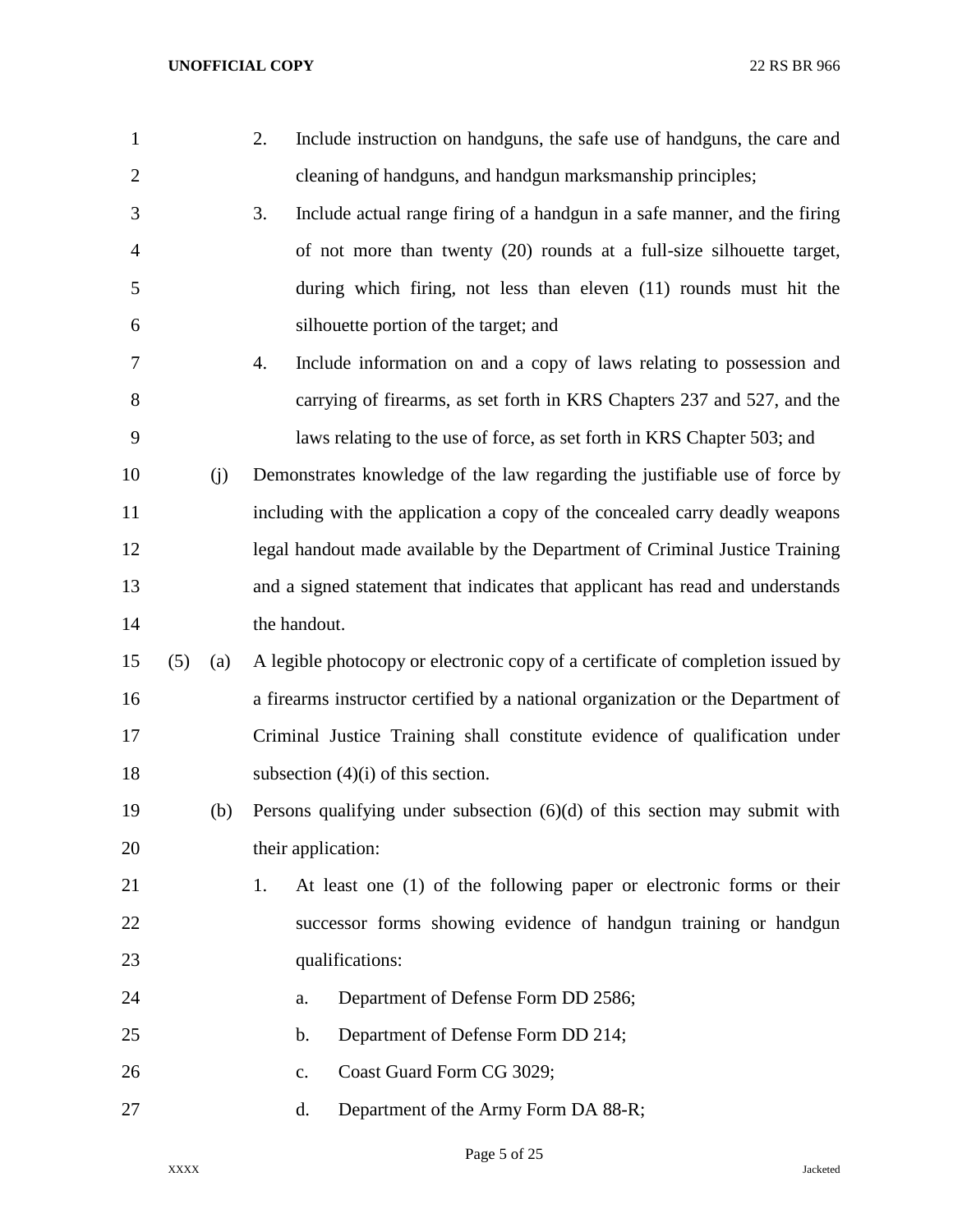| $\mathbf{1}$   |     |     | e.           | Department of the Army Form DA 5704-R;                                        |
|----------------|-----|-----|--------------|-------------------------------------------------------------------------------|
| $\overline{2}$ |     |     | f.           | Department of the Navy Form OPNAV 3591-1; or                                  |
| 3              |     |     | g.           | Department of the Air Force Form AF 522; or                                   |
| 4              |     |     | 2.<br>a.     | Documentary evidence of an honorable discharge; and                           |
| 5              |     |     | b.           | A notarized affidavit on a form provided by the Department of                 |
| 6              |     |     |              | Kentucky State Police, signed under penalty of perjury, stating the           |
| 7              |     |     |              | person has met the training requirements of subsection $(6)(d)$ of            |
| 8              |     |     |              | this section.                                                                 |
| 9              | (6) | (a) |              | Peace officers who are currently certified as peace officers by the Kentucky  |
| 10             |     |     |              | Law Enforcement Council pursuant to KRS 15.380 to 15.404 and peace            |
| 11             |     |     |              | officers who are retired and are members of the Kentucky Employees            |
| 12             |     |     |              | Retirement System, State Police Retirement System, or County Employees        |
| 13             |     |     |              | Retirement System or other retirement system operated by or for a city,       |
| 14             |     |     |              | county, or urban-county in Kentucky shall be deemed to have met the training  |
| 15             |     |     | requirement. |                                                                               |
| 16             |     | (b) |              | Current and retired peace officers of the following federal agencies shall be |
| 17             |     |     |              | deemed to have met the training requirement:                                  |
| 18             |     |     | 1.           | Any peace officer employed by a federal agency specified in KRS               |
| 19             |     |     |              | 61.365;                                                                       |
| 20             |     |     | 2.           | Any peace officer employed by a federal civilian law enforcement              |
| 21             |     |     |              | agency not specified above who has successfully completed the basic           |
| 22             |     |     |              | law enforcement training course required by that agency;                      |
| 23             |     |     | 3.           | Any military peace officer of the United States Army, Navy, Marine            |
| 24             |     |     |              | Corps, or Air Force, or a reserve component thereof, or of the Army           |
| 25             |     |     |              | National Guard or Air National Guard who has successfully completed           |
| 26             |     |     |              | the military law enforcement training course required by that branch of       |
| 27             |     |     |              | the military;                                                                 |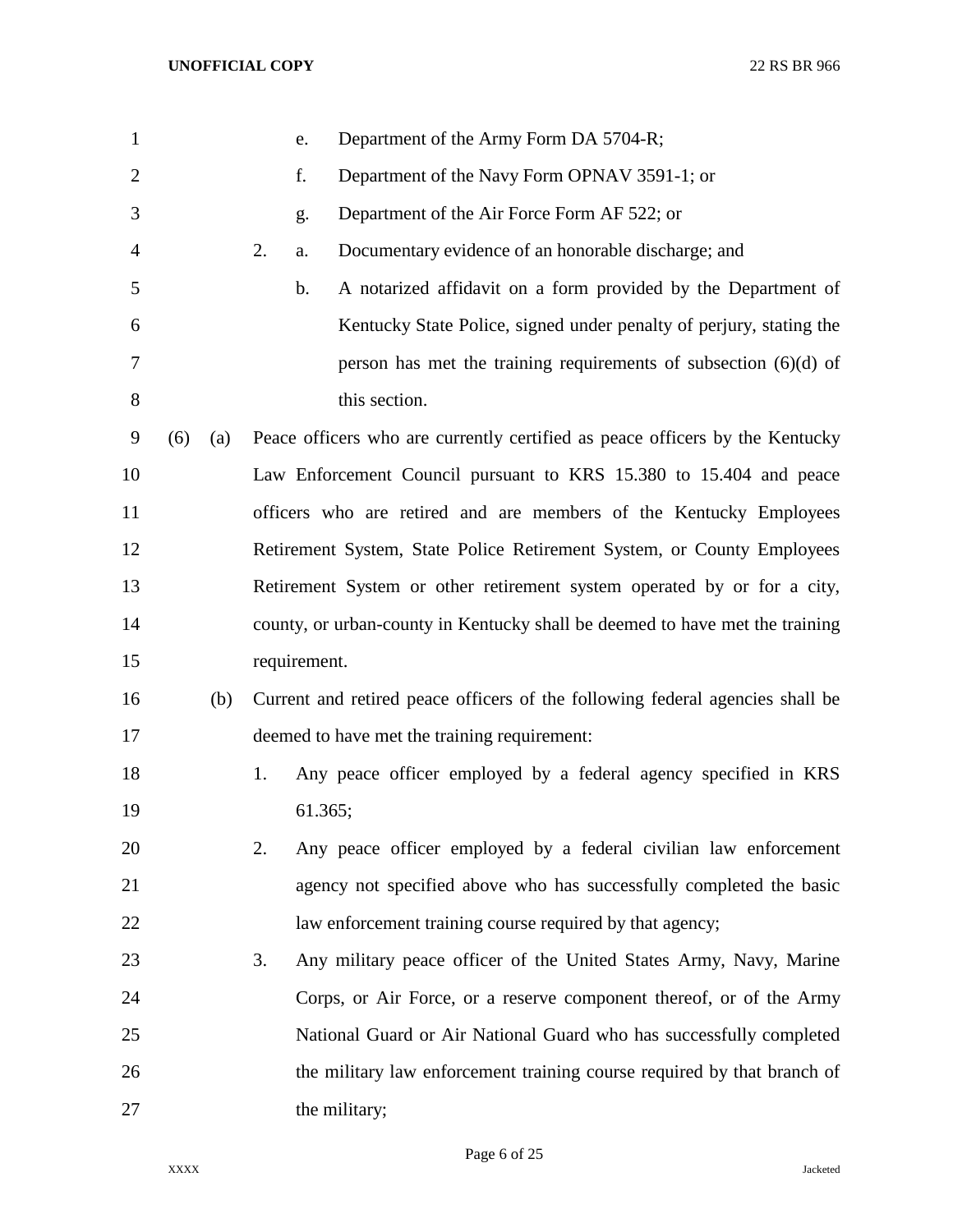- 
- 
- 4. Any member of the United States Coast Guard serving in a peace officer role who has successfully completed the law enforcement training course specified by the United States Coast Guard.
- (c) Corrections officers who are currently employed by a consolidated local government, an urban-county government, or the Department of Corrections who have successfully completed a basic firearms training course required for their employment, and corrections officers who were formerly employed by a consolidated local government, an urban-county government, or the Department of Corrections who are retired, and who successfully completed a basic firearms training course required for their employment, and are members of a state-administered retirement system or other retirement system operated by or for a city, county, or urban-county government in Kentucky shall be deemed to have met the training requirement.
- (d) Active or honorably discharged service members in the United States Army, Navy, Marine Corps, Air Force, or Coast Guard, or a reserve component thereof, or of the Army National Guard or Air National Guard shall be deemed to have met the training requirement if these persons:
- 18 1. Successfully completed handgun training which was conducted by the United States Army, Navy, Marine Corps, Air Force, or Coast Guard, or a reserve component thereof, or of the Army National Guard or Air 21 National Guard; or
- 22 2. Successfully completed handgun qualification within the United States Army, Navy, Marine Corps, Air Force, or Coast Guard, or a reserve component thereof, or of the Army Guard or Air Force National Guard.
- (7) (a) 1. A paper application for a license, or renewal of a license, to carry a concealed deadly weapon shall be obtained from and submitted to the office of the sheriff in the county in which the person resides.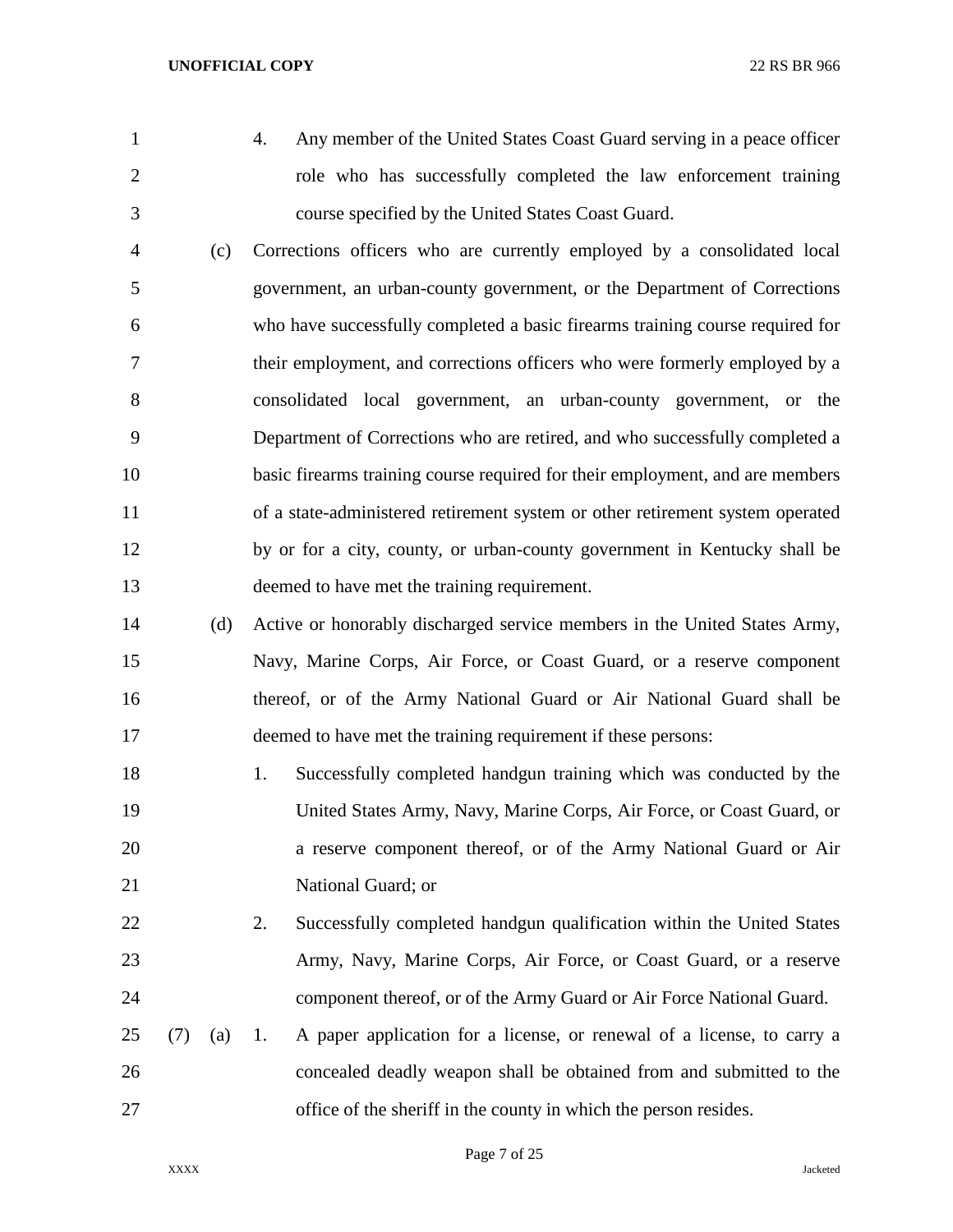2. An applicant, in lieu of a paper application, may submit an electronic application for a license, or renewal of a license, to carry a concealed deadly weapon to the Department of Kentucky State Police. 3. Persons qualifying under subsection (6)(d) of this section shall be supplied the information in subsection (4)(i)4. of this section upon obtaining an application. (b) 1. The completed paper application and any documentation required by this section plus an application fee or renewal fee, as appropriate, of sixty dollars (\$60) shall be presented to the office of the sheriff of the county 10 in which the applicant resides. 2. The sheriff shall transmit the paper application and accompanying material to the Department of Kentucky State Police within five (5) working days. 3. Twenty dollars (\$20) of the paper application fee shall be retained by the office of the sheriff for official expenses of the office. Twenty dollars (\$20) shall be sent to the Department of Kentucky State Police with the application. Ten dollars (\$10) shall be transmitted by the sheriff to the Administrative Office of the Courts to fund background checks for youth leaders, and ten dollars (\$10) shall be transmitted to the Administrative Office of the Courts to fund background checks for applicants for concealed weapons. (c) 1. A completed electronic application submitted in lieu of a paper application, any documentation required by this section, and an application fee or renewal fee, as appropriate, of seventy dollars (\$70) shall be presented to the Department of Kentucky State Police. 2. If an electronic application is submitted in lieu of a paper application, thirty dollars (\$30) of the electronic application fee shall be retained by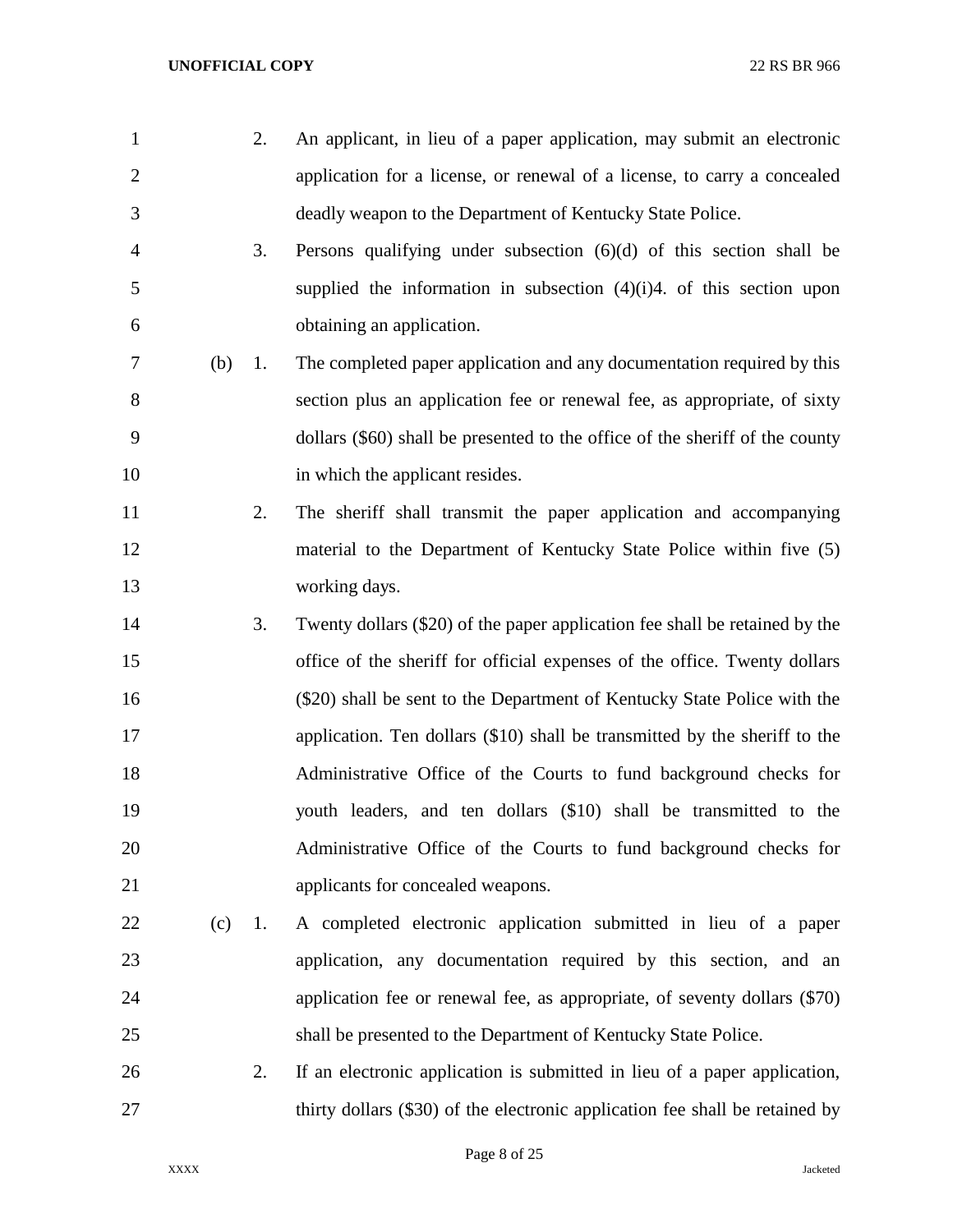| $\mathbf{1}$   |     | the Department of Kentucky State Police. Twenty dollars (\$20) shall be      |
|----------------|-----|------------------------------------------------------------------------------|
| 2              |     | sent to the office of the sheriff of the applicant's county of residence for |
| 3              |     | official expenses of the office. Ten dollars (\$10) shall be transmitted to  |
| $\overline{4}$ |     | the Administrative Office of the Courts to fund background checks for        |
| 5              |     | youth leaders, and ten dollars (\$10) shall be transmitted to the            |
| 6              |     | Administrative Office of the Courts to fund background checks for            |
| 7              |     | applicants for concealed weapon carry permits.                               |
| 8              | (d) | A full-time or part-time peace officer who is currently certified as a peace |
| 9              |     | officer by the Kentucky Law Enforcement Council and who is authorized by     |
| 10             |     | his or her employer or government authority to carry a concealed deadly      |
| 11             |     | weapon at all times and all locations within the Commonwealth pursuant to    |
| 12             |     | KRS 527.020, or a retired peace officer who is a member of the Kentucky      |
| 13             |     | Employees Retirement System, State Police Retirement System, County          |

 Employees Retirement System, or other retirement system operated by or for a city, county, or urban-county government in Kentucky, shall be exempt from paying the paper or electronic application or renewal fees.

- (e) The application, whether paper or electronic, shall be completed, under oath, on a form or in a manner promulgated by the Department of Kentucky State Police by administrative regulation which shall include:
- 1. a. The name, address, place and date of birth, citizenship, gender, Social Security number of the applicant; and
- b. If not a citizen of the United States, alien registration number if applicable, passport number, visa number, mother's maiden name, and other information necessary to determine the immigration status and eligibility to purchase a firearm under federal law of a person who is not a citizen of the United States;
- 

2. A statement that, to the best of his or her knowledge, the applicant is in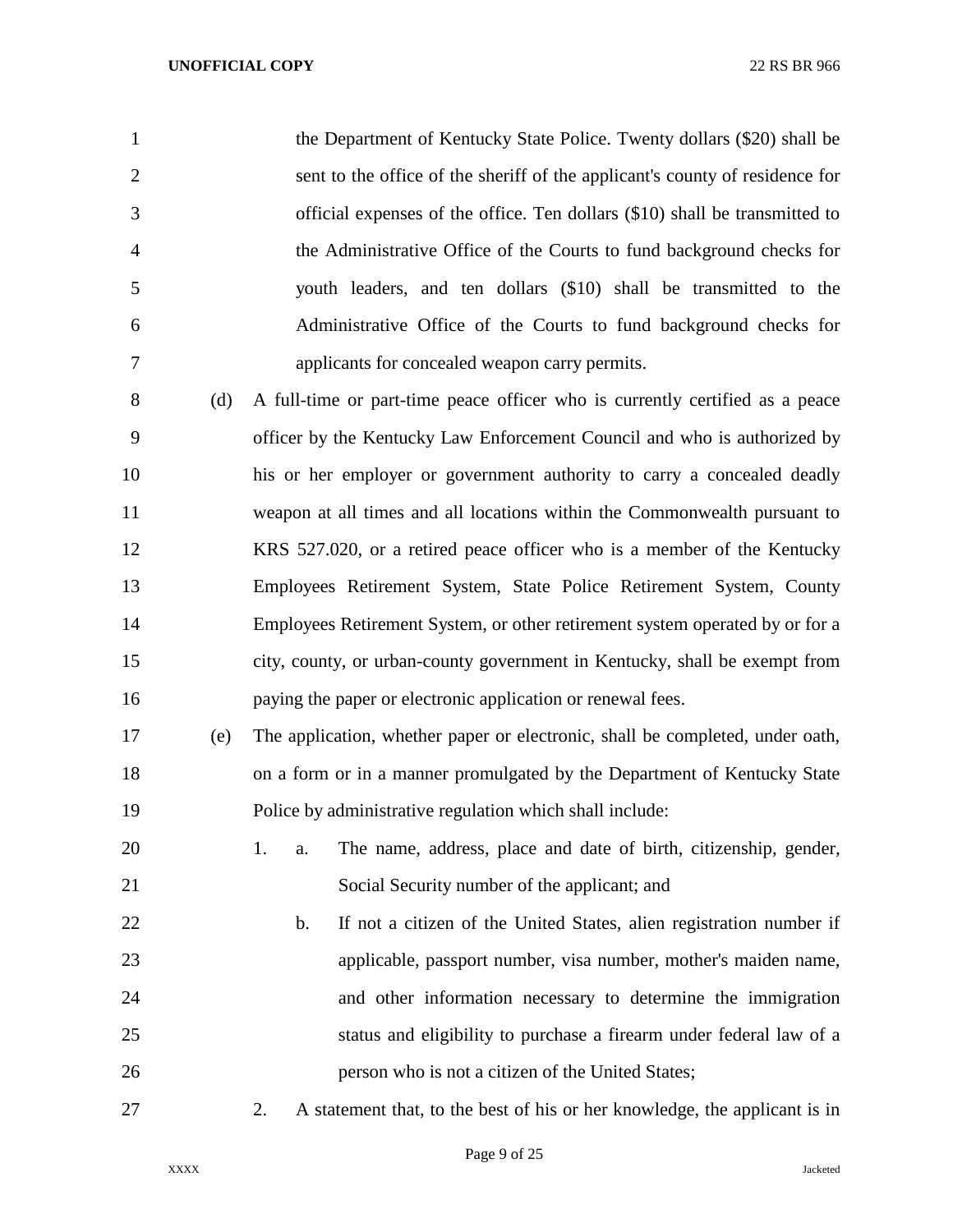| $\mathbf{1}$   |     |     |    |             |           | compliance with criteria contained within subsections (3) and (4) of this             |
|----------------|-----|-----|----|-------------|-----------|---------------------------------------------------------------------------------------|
| $\overline{2}$ |     |     |    |             | section;  |                                                                                       |
| 3              |     |     | 3. |             |           | A statement that the applicant, if qualifying under subsection $(6)(c)$ of            |
| 4              |     |     |    |             |           | this section, has provided:                                                           |
| 5              |     |     |    | a.          |           | At least one $(1)$ of the forms listed in subsection $(5)$ of this section;           |
| 6              |     |     |    |             | <b>or</b> |                                                                                       |
| 7              |     |     |    | b.          | i.        | Documentary evidence of an honorable discharge; and                                   |
| 8              |     |     |    |             | ii.       | A notarized affidavit on a form provided by the Department                            |
| 9              |     |     |    |             |           | of Kentucky State Police stating the person has met the                               |
| 10             |     |     |    |             |           | training requirements of subsection $(6)(c)$ of this section;                         |
| 11             |     |     | 4. |             |           | A statement that the applicant has been furnished a copy of this section              |
| 12             |     |     |    |             |           | and is knowledgeable about its provisions;                                            |
| 13             |     |     | 5. |             |           | A statement that the applicant has been furnished a copy of, has read,                |
| 14             |     |     |    |             |           | and understands KRS Chapter 503 as it pertains to the use of deadly                   |
| 15             |     |     |    |             |           | force for self-defense in Kentucky; and                                               |
| 16             |     |     | 6. |             |           | A conspicuous warning that the application is executed under oath and                 |
| 17             |     |     |    |             |           | that a materially false answer to any question, or the submission of any              |
| 18             |     |     |    |             |           | materially false document by the applicant, subjects the applicant to                 |
| 19             |     |     |    |             |           | criminal prosecution under KRS 523.030.                                               |
| 20             | (8) |     |    |             |           | The applicant shall submit to the sheriff of the applicant's county of residence or   |
| 21             |     |     |    |             |           | county of military posting if submitting a paper application, or to the Department of |
| 22             |     |     |    |             |           | Kentucky State Police if submitting an electronic application:                        |
| 23             |     | (a) |    |             |           | A completed application as described in subsection (7) of this section;               |
| 24             |     | (b) |    |             |           | A recent color photograph of the applicant, as prescribed by administrative           |
| 25             |     |     |    | regulation; |           |                                                                                       |
| 26             |     | (c) |    |             |           | A paper or electronic certificate or an affidavit or document as described in         |
| 27             |     |     |    |             |           | subsection $(5)$ of this section;                                                     |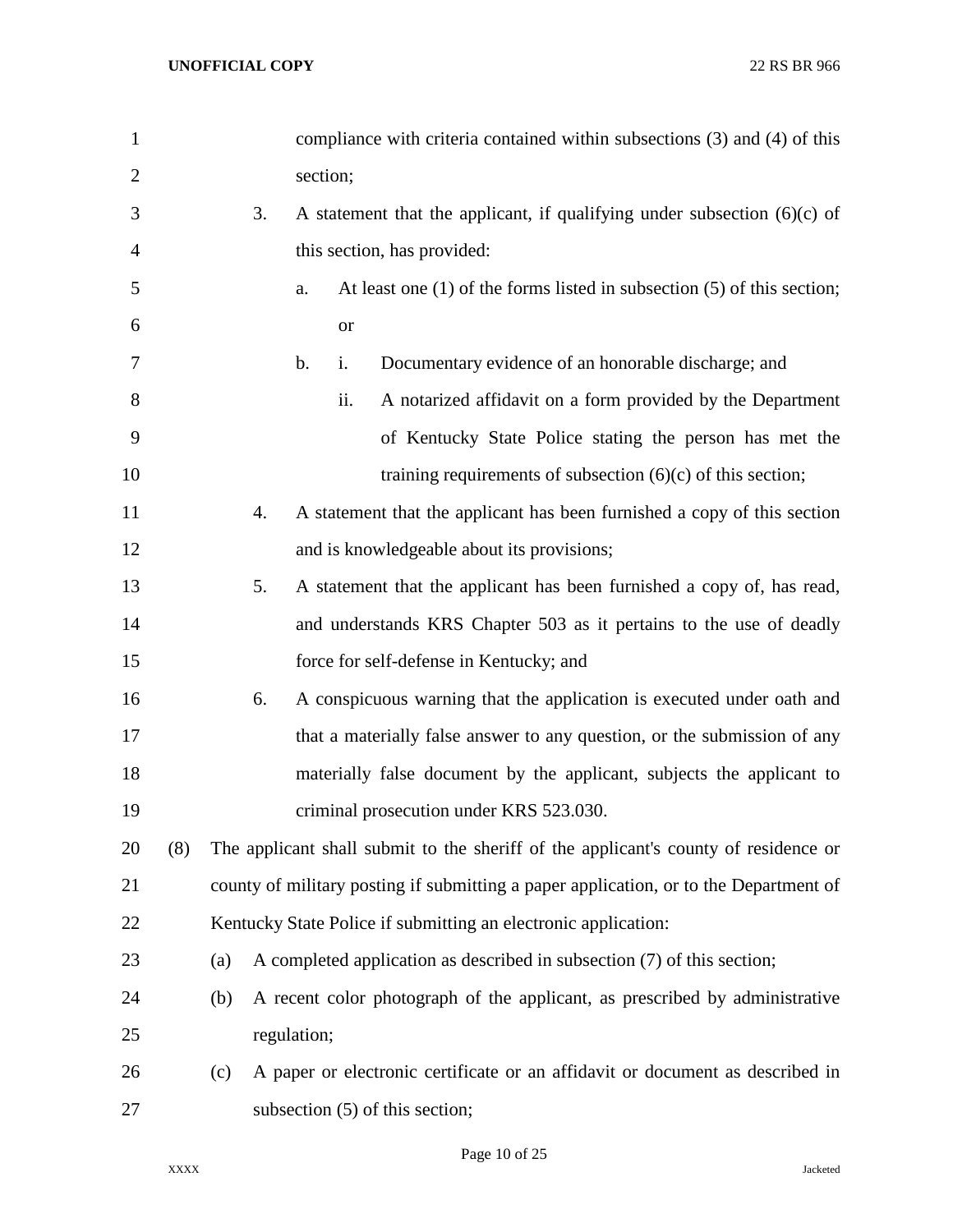| $\mathbf{1}$   | (d) | A paper or electronic document establishing the training exemption as                  |
|----------------|-----|----------------------------------------------------------------------------------------|
| $\overline{2}$ |     | described in subsection (6) of this section; and                                       |
| 3              | (e) | For an applicant who is not a citizen of the United States and has been                |
| 4              |     | lawfully admitted to the United States by the United States government or an           |
| 5              |     | agency thereof, an affidavit as prescribed by administrative regulation                |
| 6              |     | concerning his or her immigration status and his or her United States                  |
| 7              |     | government issued:                                                                     |
| 8              |     | Permanent Resident Card I-551 or its<br>1.<br>equivalent successor                     |
| 9              |     | identification;                                                                        |
| 10             |     | Other United States government issued evidence of lawful admission to<br>2.            |
| 11             |     | the United States which includes the category of admission, if admission               |
| 12             |     | has not been granted as a permanent resident; and                                      |
| 13             |     | 3.<br>Evidence of compliance with the provisions of 18 U.S.C. sec. $922(g)(5)$ ,       |
| 14             |     | 18 U.S.C. sec. 922(d)(5), or 18 U.S.C. sec. 922(y)(2), and 27 C.F.R. Part              |
| 15             |     | 178, including, as appropriate, but not limited to evidence of ninety (90)             |
| 16             |     | day residence in the Commonwealth, a valid current Kentucky hunting                    |
| 17             |     | license if claiming exemption as a hunter, or other evidence of eligibility            |
| 18             |     | to purchase a firearm by an alien which is required by federal law or                  |
| 19             |     | regulation.                                                                            |
| 20             |     | If an applicant presents identification specified in this paragraph, the sheriff       |
| 21             |     | examine the identification, may record information from the<br>shall                   |
| 22             |     | identification presented, and shall return the identification to the applicant.        |
| 23             | (9) | The Department of Kentucky State Police shall, within sixty (60) days after the date   |
| 24             |     | of receipt of the items listed in subsection $(8)$ of this section if the applicant    |
| 25             |     | submitted a paper application, or within fifteen (15) business days after the date of  |
| 26             |     | receipt of the items listed in subsection (8) of this section if the applicant applied |
| 27             |     | electronically, either:                                                                |
|                |     |                                                                                        |

Page 11 of 25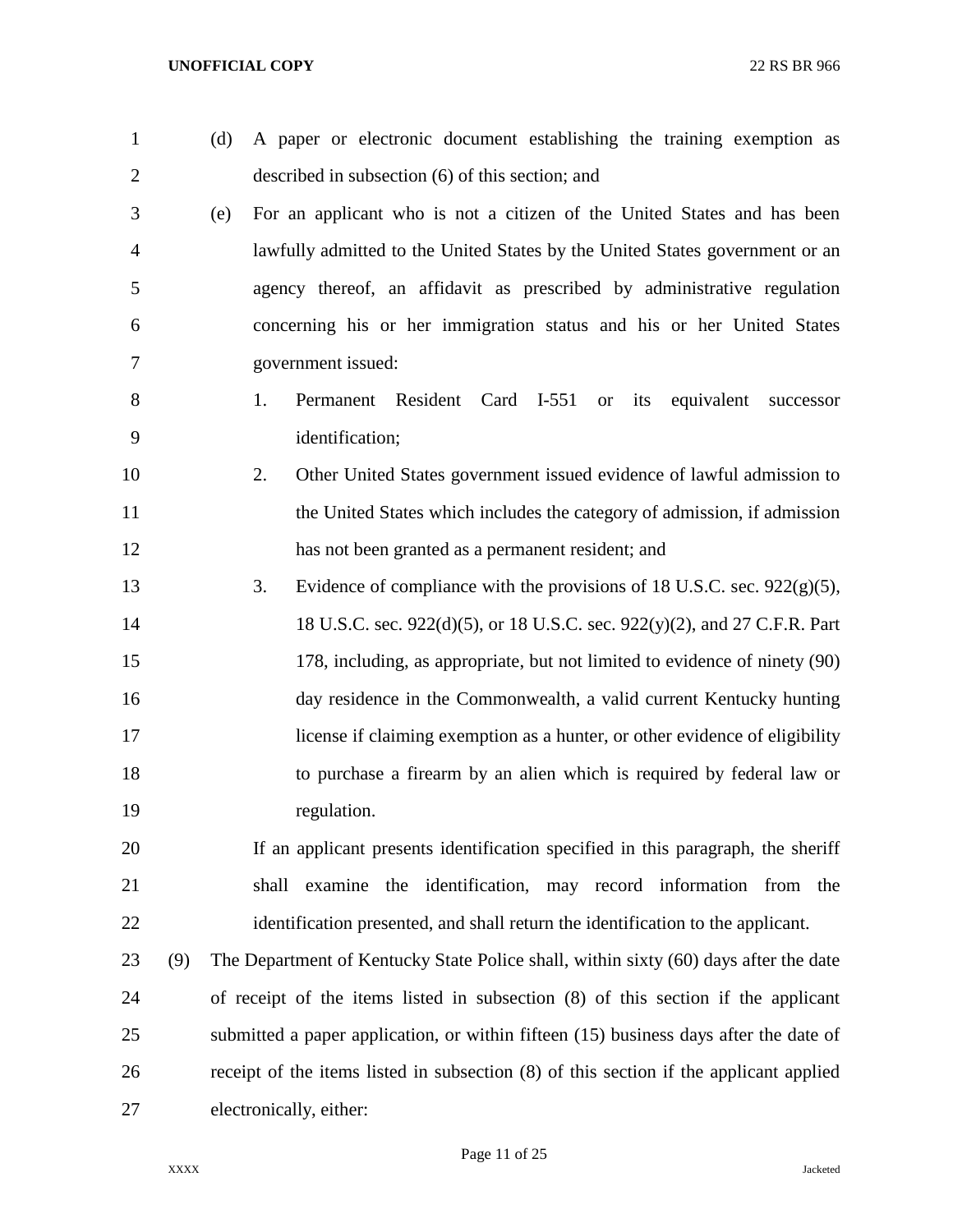(a) Issue the license; or

 (b) Deny the application based solely on the grounds that the applicant fails to qualify under the criteria listed in subsection (3) or (4) of this section. If the Department of Kentucky State Police denies the application, it shall notify the applicant in writing, stating the grounds for denial and informing the applicant of a right to submit, within thirty (30) days, any additional documentation relating to the grounds of denial. Upon receiving any additional documentation, the Department of Kentucky State Police shall reconsider its decision and inform the applicant within twenty (20) days of the result of the reconsideration. The applicant shall further be informed of the right to seek de novo review of the denial in the District Court of his or her place of residence within ninety (90) days from the date of the letter advising the applicant of the denial.

 (10) The Department of Kentucky State Police shall maintain an automated listing of license holders and pertinent information, and this information shall be available upon request, at all times to all Kentucky, federal, and other states' law enforcement agencies. A request for the entire list of licensees, or for all licensees in a geographic area, shall be denied. Only requests relating to a named licensee shall be honored or available to law enforcement agencies. Information on applications for licenses, names and addresses, or other identifying information relating to license holders shall be confidential and shall not be made available except to law enforcement agencies. No request for lists of local or statewide permit holders shall be made to any state or local law enforcement agency, peace officer, or other agency of government other than the Department of Kentucky State Police, and no state or local law enforcement agency, peace officer, or agency of government, other than the Department of Kentucky State Police, shall provide any information to any requester not entitled to it by law.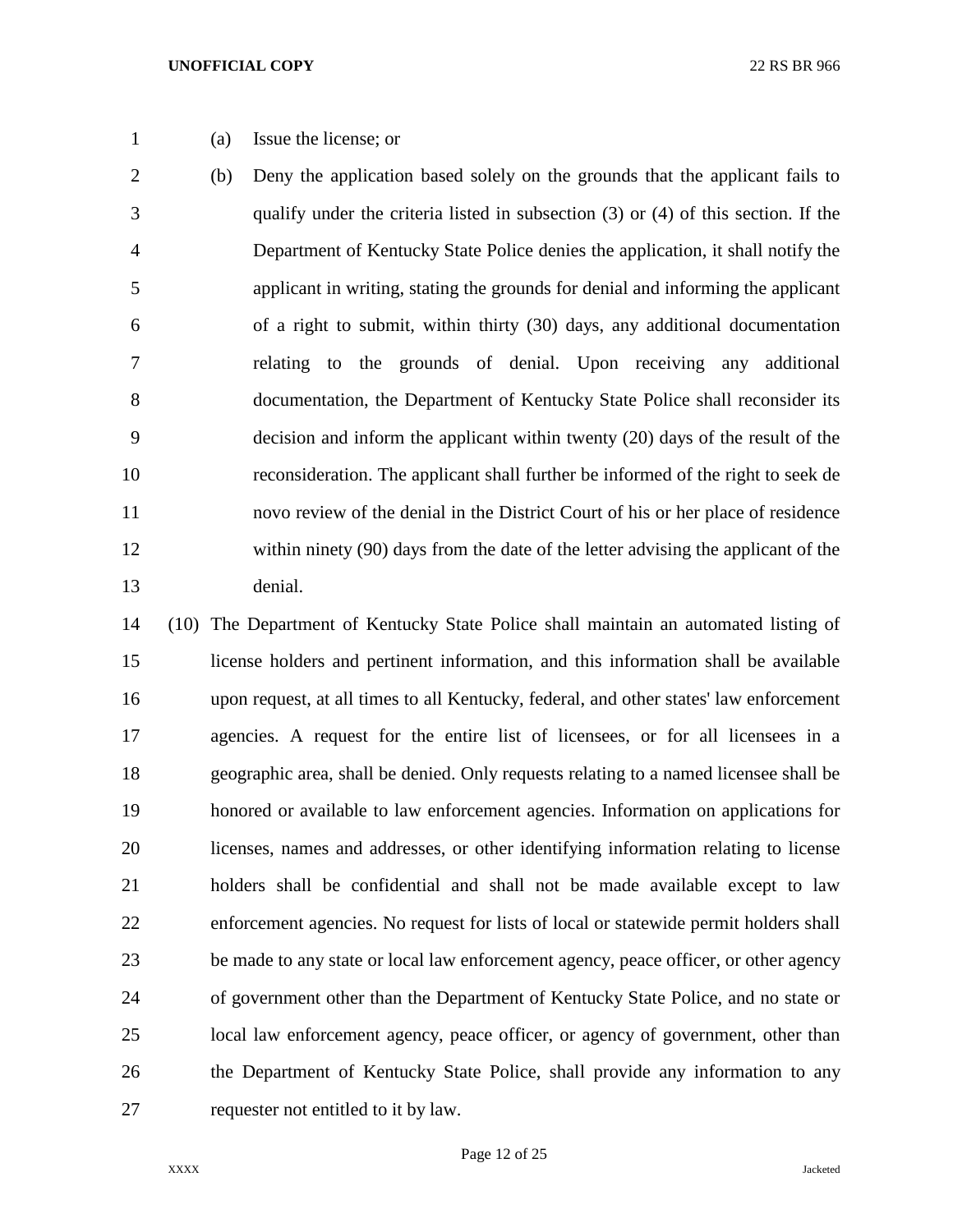(11) Within thirty (30) days after the changing of a permanent address, or within thirty (30) days after the loss, theft, or destruction of a license, the licensee shall notify the Department of Kentucky State Police of the loss, theft, or destruction. Failure to notify the Department of Kentucky State Police shall constitute a noncriminal violation with a penalty of twenty-five dollars (\$25) payable to the clerk of the District Court. No court costs shall be assessed for a violation of this subsection. When a licensee makes application to change his or her residence address or other information on the license, neither the sheriff nor the Department of Kentucky State Police shall require a surrender of the license until a new license is in the office of the applicable sheriff and available for issuance. Upon the issuance of a new 11 license, the old license shall be destroyed by the sheriff.

 (12) If a license is lost, stolen, or destroyed, the license shall be automatically invalid, and the person to whom the same was issued may, upon payment of fifteen dollars (\$15) for a paper request, or twenty-five dollars (\$25) for an electronic request submitted in lieu of a paper request, to the Department of Kentucky State Police, obtain a duplicate, upon furnishing a notarized statement to the Department of Kentucky State Police that the license has been lost, stolen, or destroyed.

 (13) (a) The commissioner of the Department of Kentucky State Police, or his or her designee in writing, shall revoke the license of any person who becomes permanently ineligible to be issued a license or have a license renewed under the criteria set forth in this section.

- (b) The commissioner of the Department of Kentucky State Police, or his or her designee in writing, shall suspend the license of any person who becomes temporarily ineligible to be issued a license or have a license renewed under the criteria set forth in this section. The license shall remain suspended until the person is again eligible for the issuance or renewal of a license.
- 

(c) Upon the suspension or revocation of a license, the commissioner of the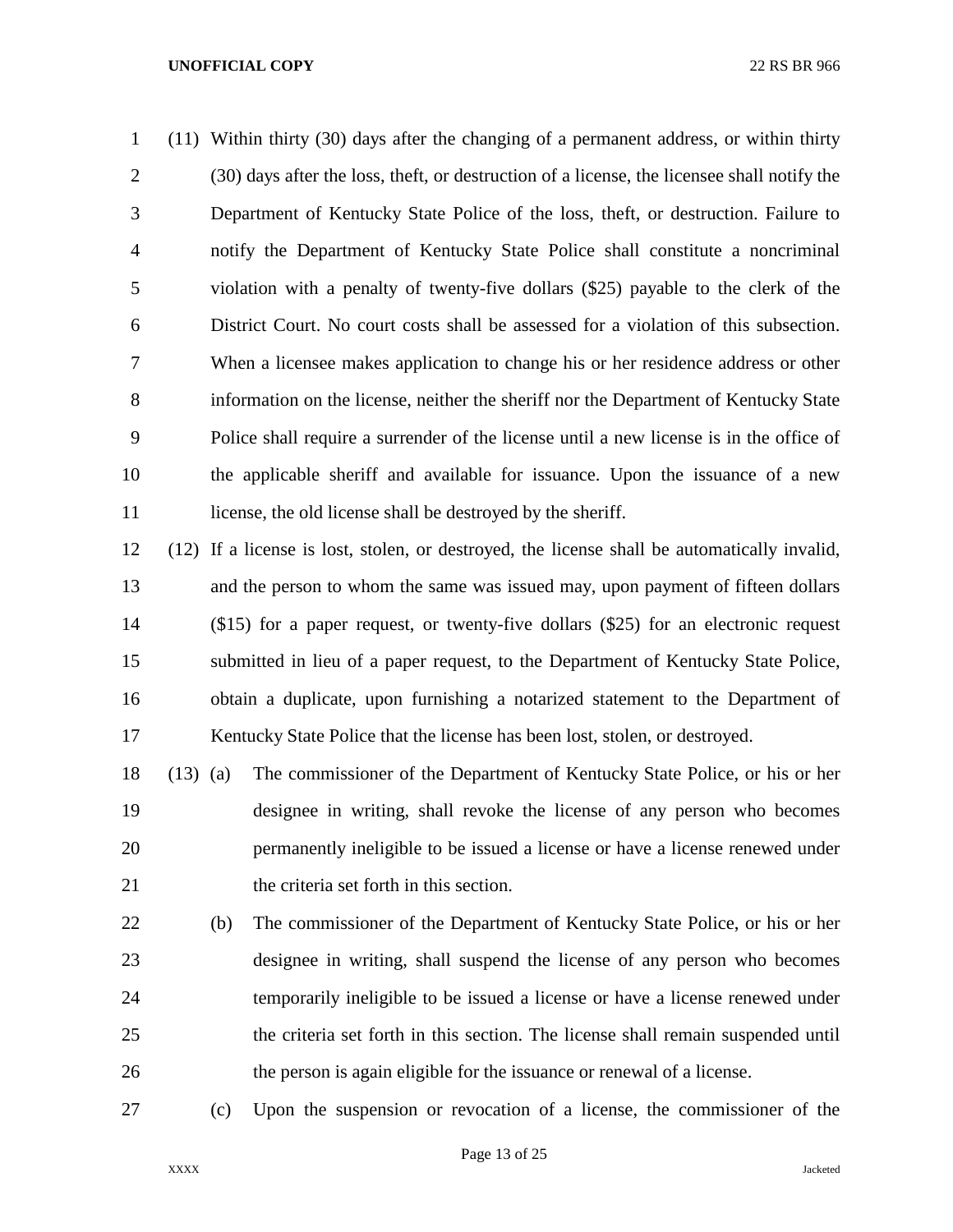| $\mathbf{1}$   |     | Department of Kentucky State Police, or his or her designee in writing, shall:   |
|----------------|-----|----------------------------------------------------------------------------------|
| $\overline{2}$ |     | 1.<br>Order any peace officer to seize the license from the person whose         |
| 3              |     | license was suspended or revoked; or                                             |
| 4              |     | 2.<br>Direct the person whose license was suspended or revoked to surrender      |
| 5              |     | the license to the sheriff of the person's county of residence within two        |
| 6              |     | (2) business days of the receipt of the notice.                                  |
| 7              | (d) | If the person whose license was suspended or revoked desires a hearing on the    |
| 8              |     | matter, the person shall surrender the license as provided in paragraph (c)2. of |
| 9              |     | this subsection and petition the commissioner of the Department of Kentucky      |
| 10             |     | State Police to hold a hearing on the issue of suspension or revocation of the   |
| 11             |     | license.                                                                         |
| 12             | (e) | Upon receipt of the petition, the commissioner of the Department of Kentucky     |
| 13             |     | State Police shall cause a hearing to be held in accordance with KRS Chapter     |
| 14             |     | 13B on the suspension or revocation of the license. If the license has not been  |
| 15             |     | surrendered, no hearing shall be scheduled or held.                              |
| 16             | (f) | If the hearing officer determines that the licensee's license was wrongly        |
| 17             |     | suspended or revoked, the hearing officer shall order the commissioner of the    |
| 18             |     | Department of Kentucky State Police to return the license and abrogate the       |
| 19             |     | suspension or revocation of the license.                                         |
| 20             | (g) | Any party may appeal a decision pursuant to this subsection to the District      |
| 21             |     | Court in the licensee's county of residence in the same manner as for the        |
| 22             |     | denial of a license.                                                             |
| 23             | (h) | If the license is not surrendered as ordered, the commissioner of the            |
| 24             |     | Department of Kentucky State Police shall order a peace officer to seize the     |
| 25             |     | license and deliver it to the commissioner.                                      |
| 26             | (i) | Failure to surrender a suspended or revoked license as ordered is a Class A      |
| 27             |     | misdemeanor.                                                                     |

Page 14 of 25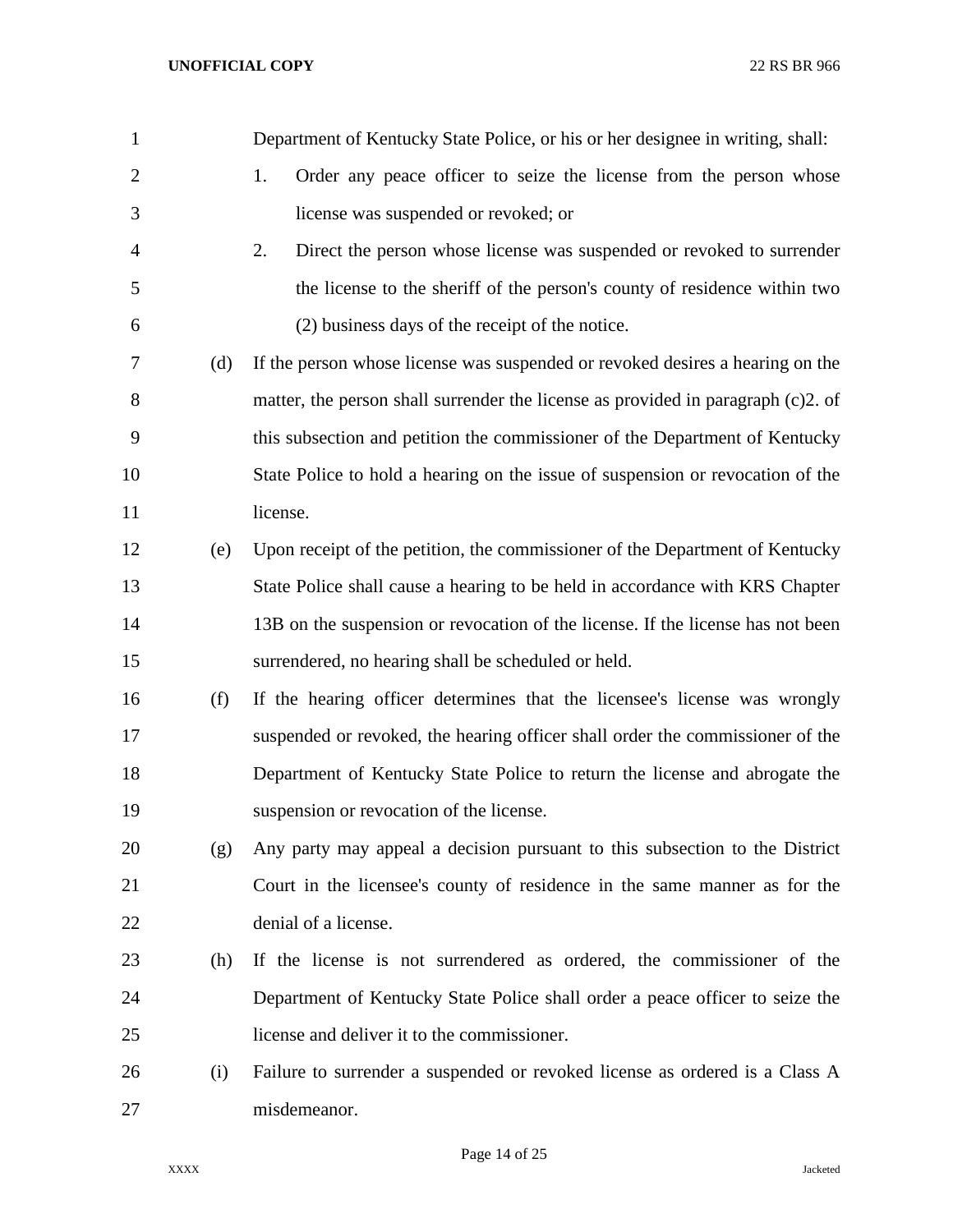(j) The provisions of this subsection relating to surrender of a license shall not apply if a court of competent jurisdiction has enjoined its surrender.

 (k) When a domestic violence order or emergency protective order is issued pursuant to the provisions of KRS Chapter 403 against a person holding a license issued under this section, the holder of the permit shall surrender the license to the court or to the officer serving the order. The officer to whom the license is surrendered shall forthwith transmit the license to the court issuing the order. The license shall be suspended until the order is terminated, or until the judge who issued the order terminates the suspension prior to the termination of the underlying domestic violence order or emergency protective order, in writing and by return of the license, upon proper motion by the license holder. Subject to the same conditions as above, a peace officer against whom an emergency protective order or domestic violence order has been issued shall not be permitted to carry a concealed deadly weapon when not on duty, the provisions of KRS 527.020 to the contrary notwithstanding.

 (14) (a) Not less than one hundred twenty (120) days prior to the expiration date of the license, the Department of Kentucky State Police shall mail to each licensee a written notice of the expiration and a renewal form prescribed by the Department of Kentucky State Police. The outside of the envelope containing the license renewal notice shall bear only the name and address of the applicant. No other information relating to the applicant shall appear on the outside of the envelope sent to the applicant. The licensee may renew his or her license on or before the expiration date by filing with the sheriff of his or her county of residence the paper renewal form, or by filing with the Department of Kentucky State Police an electronic renewal form in lieu of a paper renewal form, stating that the licensee remains qualified pursuant to the criteria specified in subsections (3) and (4) of this section, and the required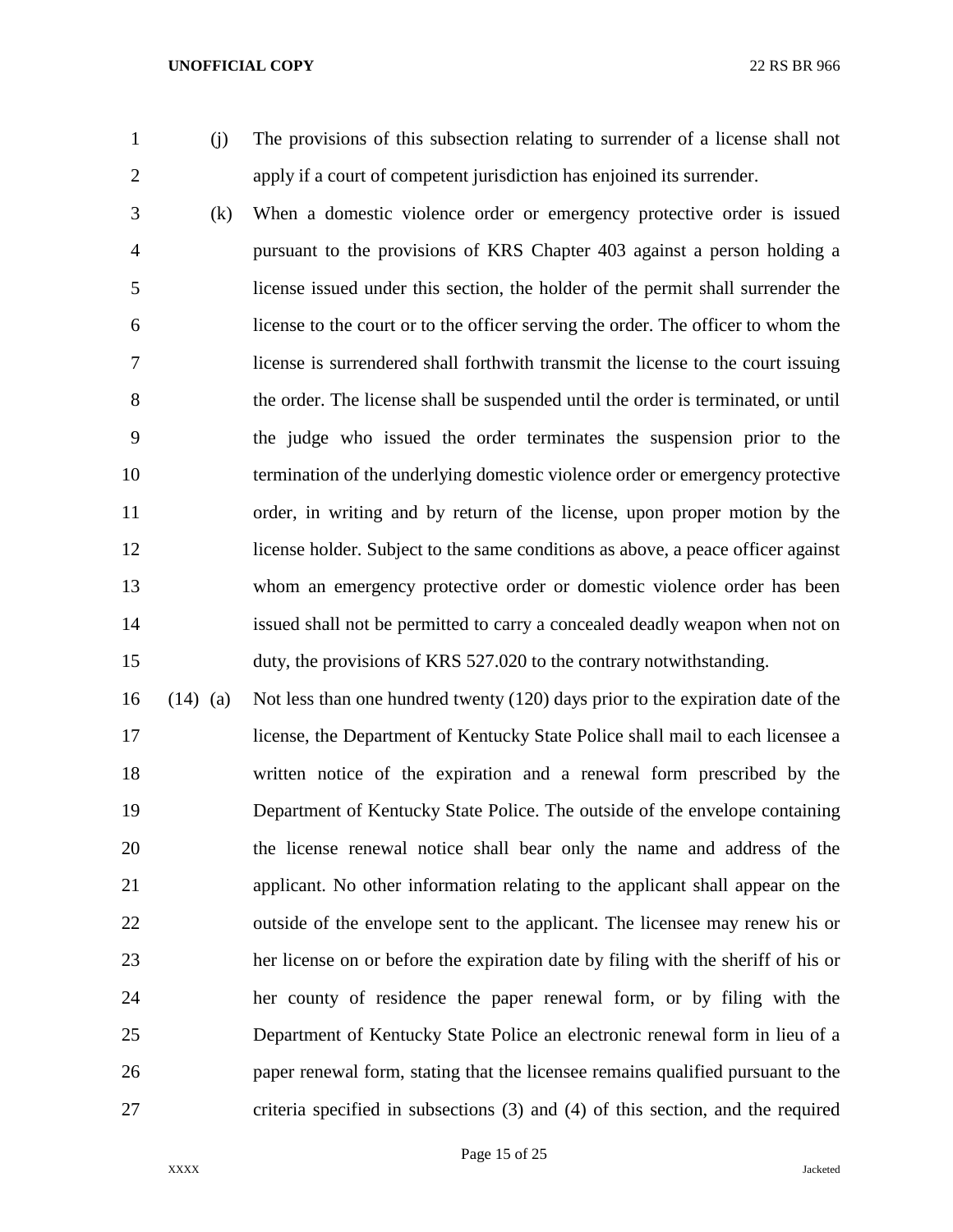| $\mathbf{1}$   |     | renewal fee set forth in subsection (7) of this section. The sheriff shall issue to         |
|----------------|-----|---------------------------------------------------------------------------------------------|
| $\mathfrak{2}$ |     | the applicant a receipt for the paper application for renewal of the license and            |
| 3              |     | shall date the receipt. The Department of Kentucky State Police shall issue to              |
| $\overline{4}$ |     | the applicant a receipt for an electronic application for renewal of the license            |
| 5              |     | submitted in lieu of a paper application for renewal and shall date the receipt.            |
| 6              | (b) | A license which has expired shall be void and shall not be valid for any                    |
| 7              |     | purpose other than surrender to the sheriff in exchange for a renewal license.              |
| 8              | (c) | The license shall be renewed to a qualified applicant upon receipt of the                   |
| 9              |     | completed renewal application, records check as specified in subsection (3) of              |
| 10             |     | this section, determination that the renewal applicant is not ineligible for a              |
| 11             |     | license as specified in subsection $(4)$ <i>of this section</i> , and appropriate payment   |
| 12             |     | of fees. Upon the issuance of a new license, the old license shall be destroyed             |
| 13             |     | by the sheriff. A licensee who fails to file a renewal application on or before             |
| 14             |     | its expiration date may renew his or her license by paying, in addition to the              |
| 15             |     | license fees, a late fee of fifteen dollars (\$15). No license shall be renewed six         |
| 16             |     | (6) months or more after its expiration date, and the license shall be deemed to            |
| 17             |     | be permanently expired six (6) months after its expiration date. A person                   |
| 18             |     | whose license has permanently expired may reapply for licensure pursuant to                 |
| 19             |     | subsections $(7)$ , $(8)$ , and $(9)$ of this section.                                      |
| 20             |     | (15) The licensee shall carry the license at all times the licensee is carrying a concealed |
| 21             |     | firearm or other deadly weapon and shall display the license upon request of a law          |

- enforcement officer. Violation of the provisions of this subsection shall constitute a noncriminal violation with a penalty of twenty-five dollars (\$25), payable to the clerk of the District Court, but no court costs shall be assessed.
- (16) Except as provided in KRS 527.020, no license issued pursuant to this section shall authorize any person to carry a concealed firearm into:
- (a) Any police station or sheriff's office;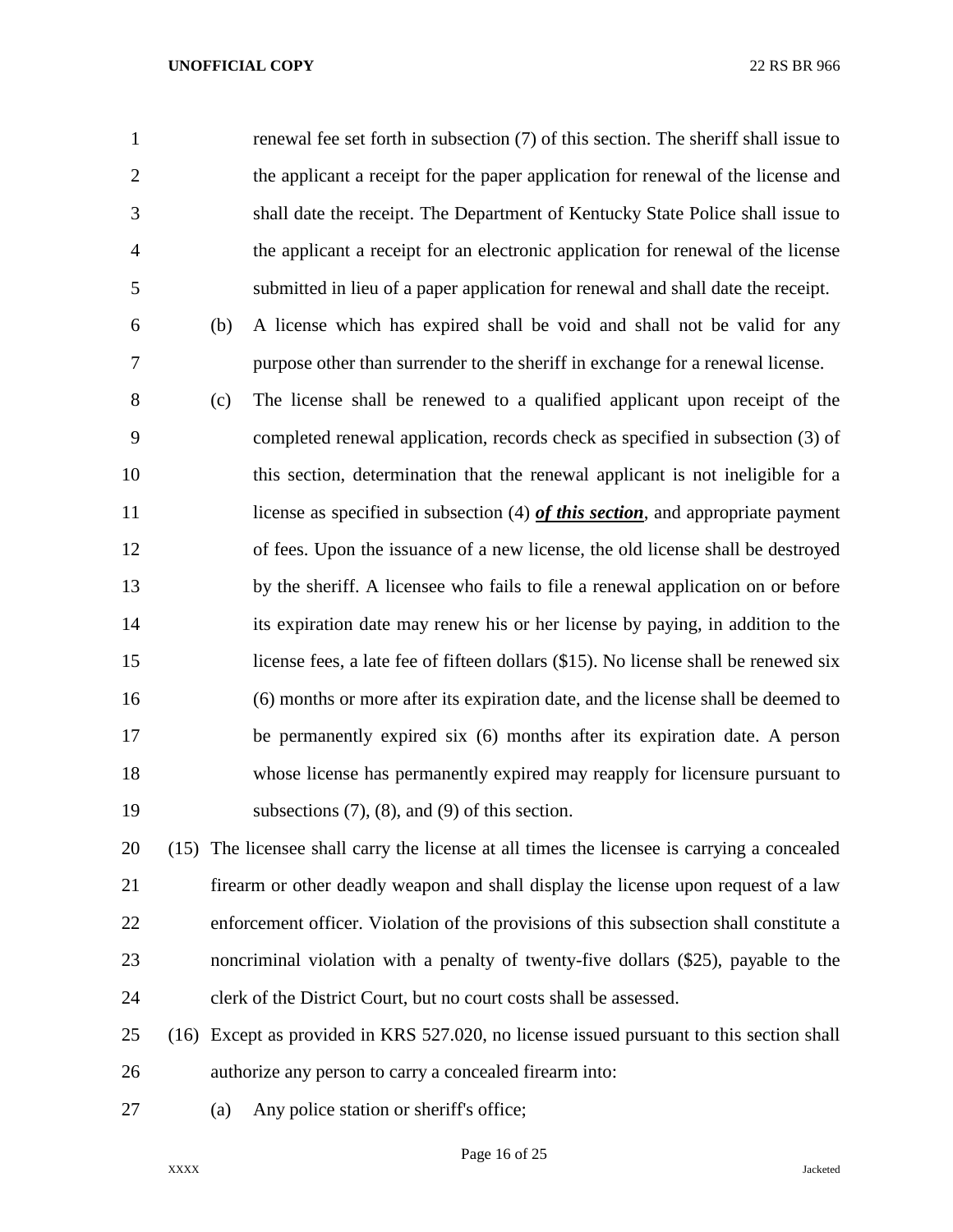(b) Any detention facility, prison, or jail;

- (c) Any courthouse, solely occupied by the Court of Justice courtroom, or court proceeding;
- (d) Any meeting of the governing body of a county, municipality, or special district; or any meeting of the General Assembly or a committee of the General Assembly, except that nothing in this section shall preclude a member of the body, holding a concealed deadly weapon license, from carrying a concealed deadly weapon at a meeting of the body of which he or she is a member;
- (e) Any portion of an establishment licensed to dispense beer or alcoholic beverages for consumption on the premises, which portion of the establishment is primarily devoted to that purpose;
- (f) Any elementary or secondary school facility without the consent of school 14 authorities as provided in KRS 527.070, any child-caring facility as defined in KRS 199.011, any day-care center as defined in KRS 199.894, or any certified family child-care home as defined in KRS 199.8982, except however, any owner of a certified child-care home may carry a concealed firearm into the owner's residence used as a certified child-care home;
- (g) An area of an airport to which access is controlled by the inspection of persons and property; or
- (h) Any place where the carrying of firearms is prohibited by federal law.
- (17) The owner, business or commercial lessee, or manager of a private business enterprise, day-care center as defined in KRS 199.894 or certified or licensed family child-care home as defined in KRS 199.8982, or a health-care facility licensed under KRS Chapter 216B, except facilities renting or leasing housing, may prohibit persons holding concealed deadly weapon licenses from carrying concealed deadly weapons on the premises and may prohibit employees, not authorized by the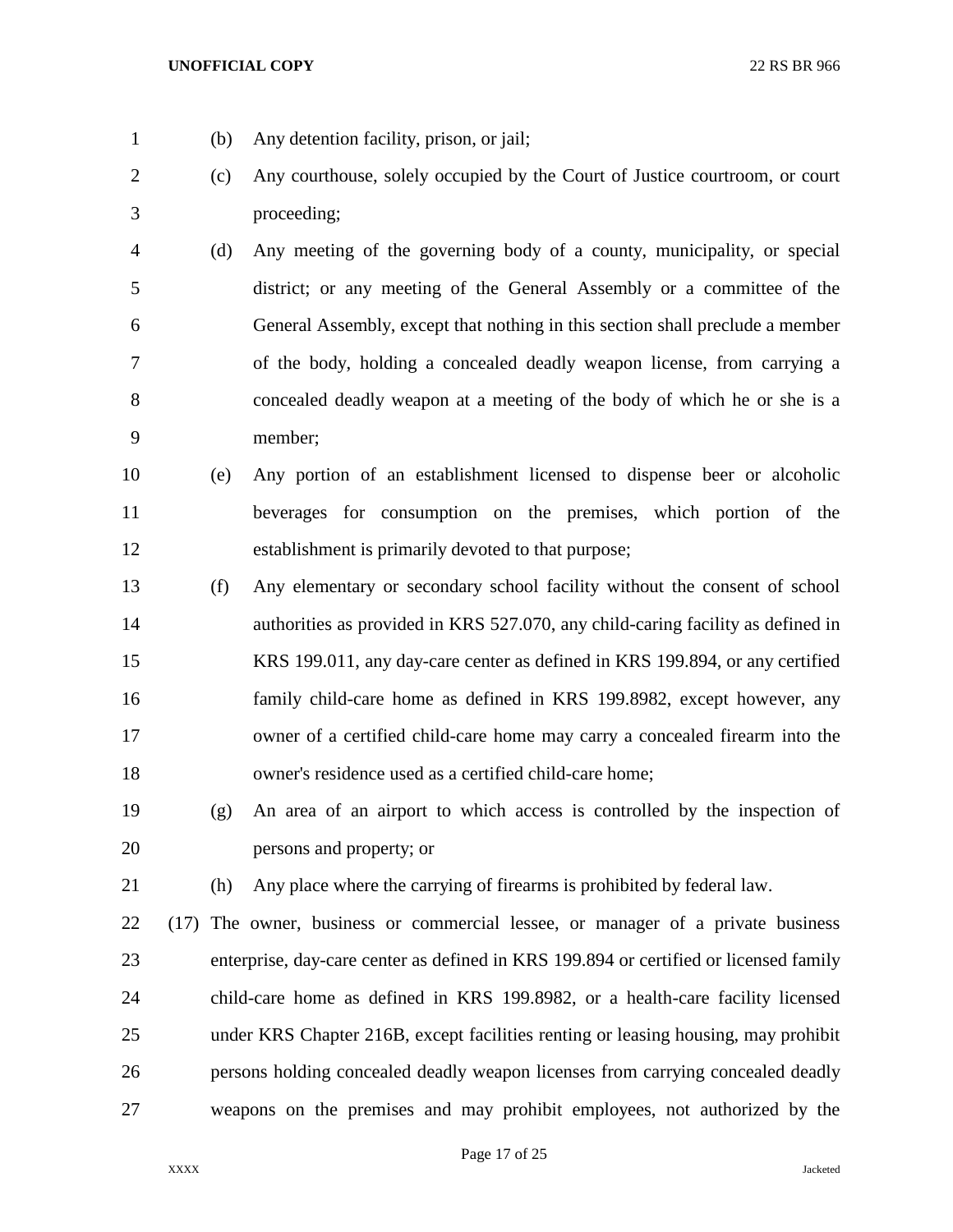employer, holding concealed deadly weapons licenses from carrying concealed deadly weapons on the property of the employer. If the building or the premises are open to the public, the employer or business enterprise shall post signs on or about the premises if carrying concealed weapons is prohibited. Possession of weapons, or ammunition, or both in a vehicle on the premises shall not be a criminal offense so long as the weapons, or ammunition, or both are not removed from the vehicle or brandished while the vehicle is on the premises. A private but not a public employer may prohibit employees or other persons holding a concealed deadly weapons license from carrying concealed deadly weapons, or ammunition, or both in vehicles owned by the employer, but may not prohibit employees or other persons holding a concealed deadly weapons license from carrying concealed deadly weapons, or ammunition, or both in vehicles owned by the employee, except that the Justice and Public Safety Cabinet may prohibit an employee from carrying any weapons, or ammunition, or both other than the weapons, or ammunition, or both issued or authorized to be used by the employee of the cabinet, in a vehicle while transporting persons under the employee's supervision or jurisdiction. Carrying of a concealed weapon, or ammunition, or both in a location specified in this subsection by a license holder shall not be a criminal act but may subject the person to denial from the premises or removal from the premises, and, if an employee of an employer, disciplinary measures by the employer.

 (18) All moneys collected by the Department of Kentucky State Police pursuant to this section shall be used to administer the provisions of this section and KRS 237.138 to 237.142. By March 1 of each year, the Department of Kentucky State Police and the Administrative Office of the Courts shall submit reports to the Governor, the President of the Senate, and the Speaker of the House of Representatives, indicating the amounts of money collected and the expenditures related to this section, KRS 237.138 to 237.142, and KRS 237.115, 244.125, 527.020, and 527.070, and the

Page 18 of 25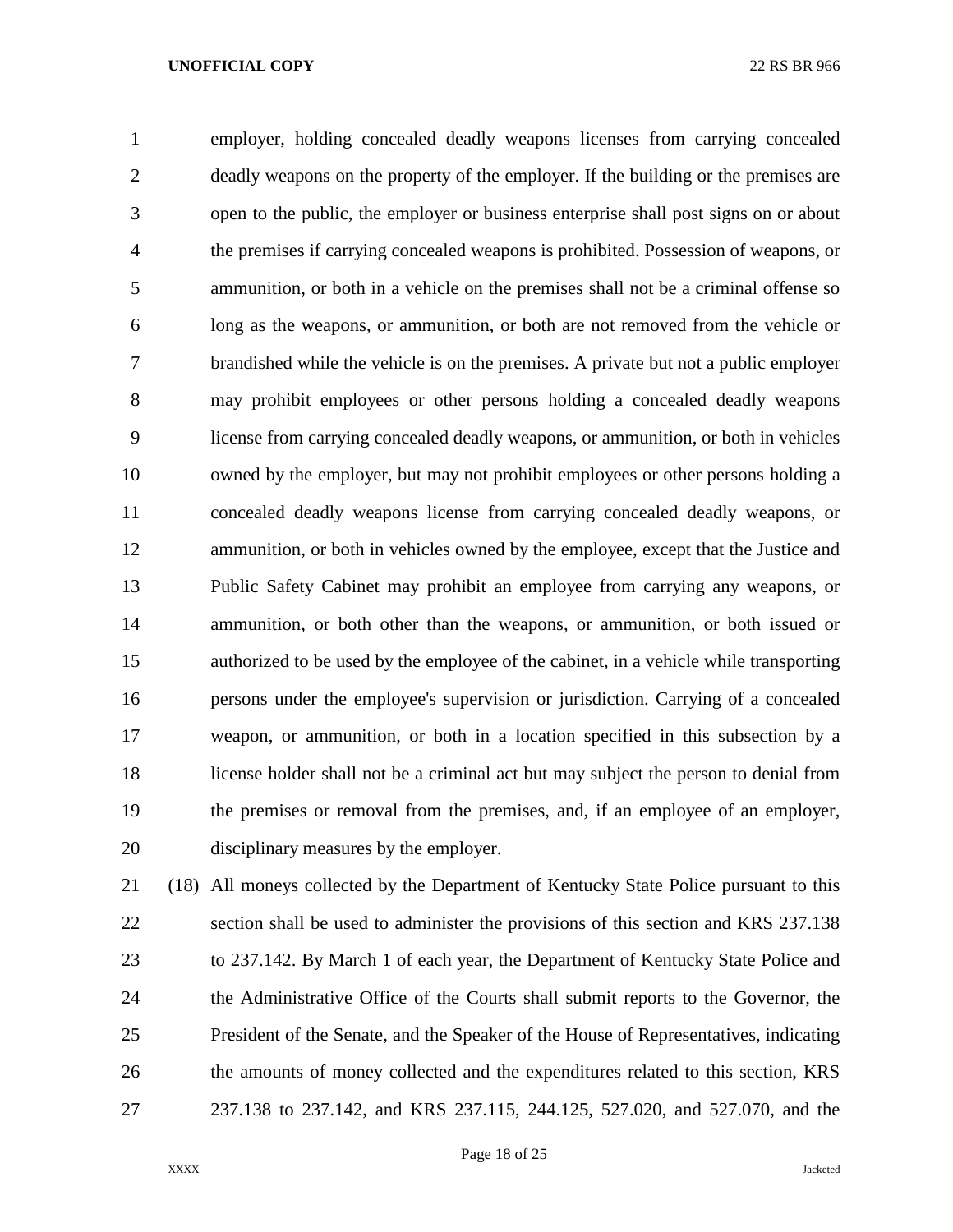administration of the provisions of this section, KRS 237.138 to 237.142, and KRS 237.115, 244.125, 527.020, and 527.070.

 (19) The General Assembly finds as a matter of public policy that it is necessary to provide statewide uniform standards for issuing licenses to carry concealed firearms and to occupy the field of regulation of the bearing of concealed firearms to ensure that no person who qualifies under the provisions of this section is denied his rights. The General Assembly does not delegate to the Department of Kentucky State Police the authority to regulate or restrict the issuing of licenses provided for in this section beyond those provisions contained in this section. This section shall be liberally construed to carry out the constitutional right to bear arms for self-defense.

 (20) (a) A person who is not a resident of Kentucky and who has a valid license issued by another state of the United States to carry a concealed deadly weapon in that state may, subject to provisions of Kentucky law, carry a concealed deadly weapon in Kentucky, and his or her license shall be considered as valid in Kentucky.

- (b) If a person with a valid license to carry a concealed deadly weapon issued from another state that has entered into a reciprocity agreement with the Department of Kentucky State Police becomes a resident of Kentucky, the license issued by the other state shall be considered as valid for the first one hundred twenty (120) days of the person's residence in Kentucky, if within sixty (60) days of moving to Kentucky, the person completes a form promulgated by the Department of Kentucky State Police which shall include:
- 1. A signed and notarized statement averring that to the best of his or her knowledge the person's license to carry a concealed deadly weapon is valid and in compliance with applicable out-of-state law, and has not been revoked or suspended for any reason except for valid forfeiture due 27 to departure from the issuing state;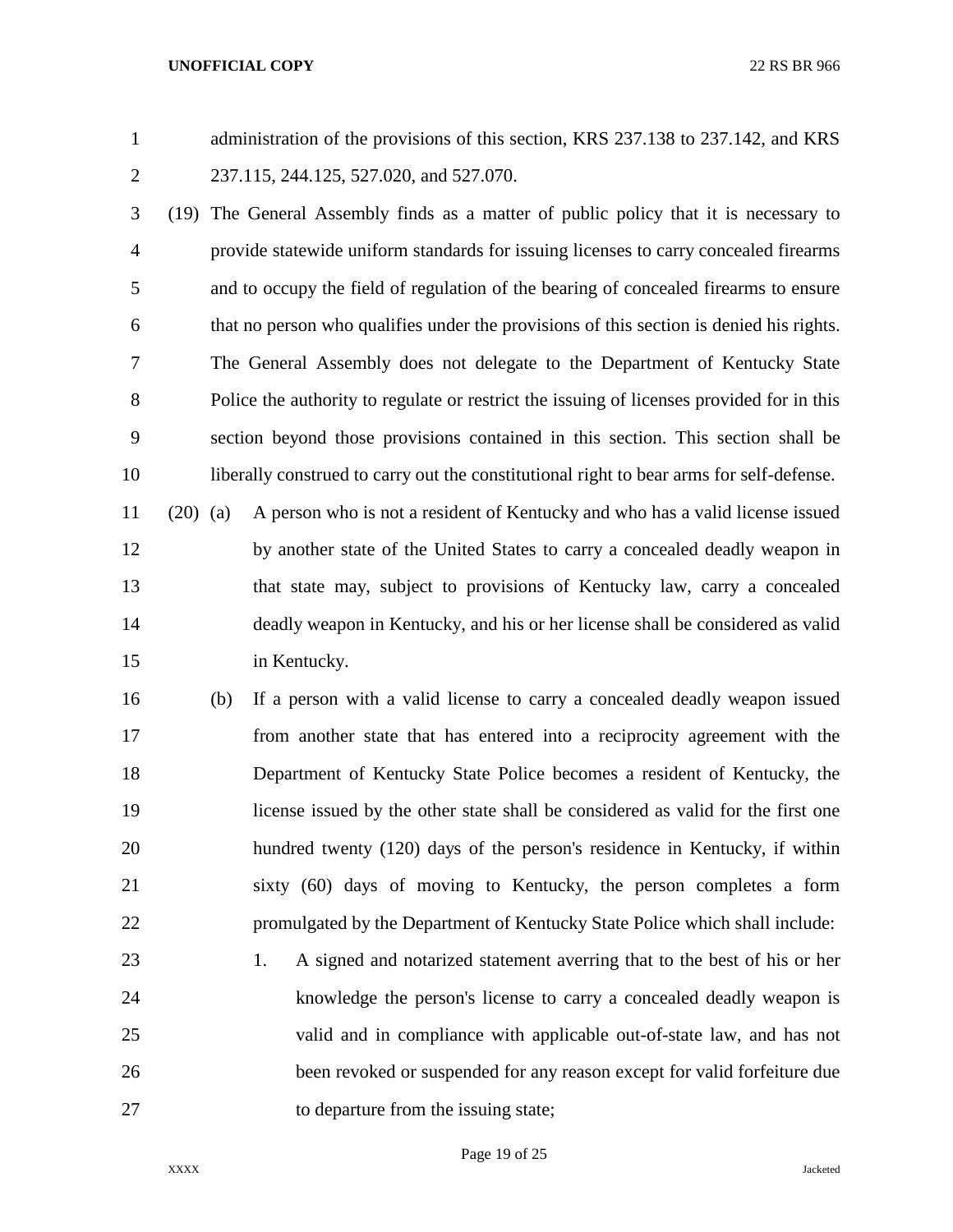| $\mathbf{1}$   |     | 2.<br>The person's name, date of birth, citizenship, gender, Social Security    |
|----------------|-----|---------------------------------------------------------------------------------|
| $\overline{2}$ |     | number if applicable, proof that he or she is a citizen of the United           |
| 3              |     | States, a permanent resident of the United States, or otherwise lawfully        |
| 4              |     | present in the United States, former out-of-state address, current address      |
| 5              |     | within the state of Kentucky, date on which Kentucky residence began,           |
| 6              |     | state which issued the concealed carry license, the issuing state's             |
| 7              |     | concealed carry license number, and the state of issuance of license; and       |
| 8              |     | A photocopy of the person's out-of-state license to carry a concealed<br>3.     |
| 9              |     | deadly weapon.                                                                  |
| 10             | (c) | Within sixty (60) days of moving to Kentucky, the person shall deliver the      |
| 11             |     | form and accompanying documents by registered or certified mail, return         |
| 12             |     | receipt requested, to the address indicated on the form provided by the         |
| 13             |     | Department of Kentucky State Police pursuant to this subsection.                |
| 14             | (d) | The out-of-state concealed carry license shall become invalid in Kentucky       |
| 15             |     | upon the earlier of:                                                            |
| 16             |     | The out-of-state person having resided in Kentucky for more than one<br>1.      |
| 17             |     | hundred twenty (120) days; or                                                   |
| 18             |     | 2.<br>The person being issued a Kentucky concealed deadly weapon license        |
| 19             |     | pursuant to this section.                                                       |
| 20             | (e) | The Department of Kentucky State Police shall, not later than thirty (30) days  |
| 21             |     | after July 15, 1998, and not less than once every twelve (12) months            |
| 22             |     | thereafter, make written inquiry of the concealed deadly weapon carrying        |
| 23             |     | licensing authorities in each other state as to whether a Kentucky resident may |
| 24             |     | carry a concealed deadly weapon in their state based upon having a valid        |
| 25             |     | Kentucky concealed deadly weapon license, or whether a Kentucky resident        |
| 26             |     | may apply for a concealed deadly weapon carrying license in that state based    |
| 27             |     | upon having a valid Kentucky concealed deadly weapon license. The               |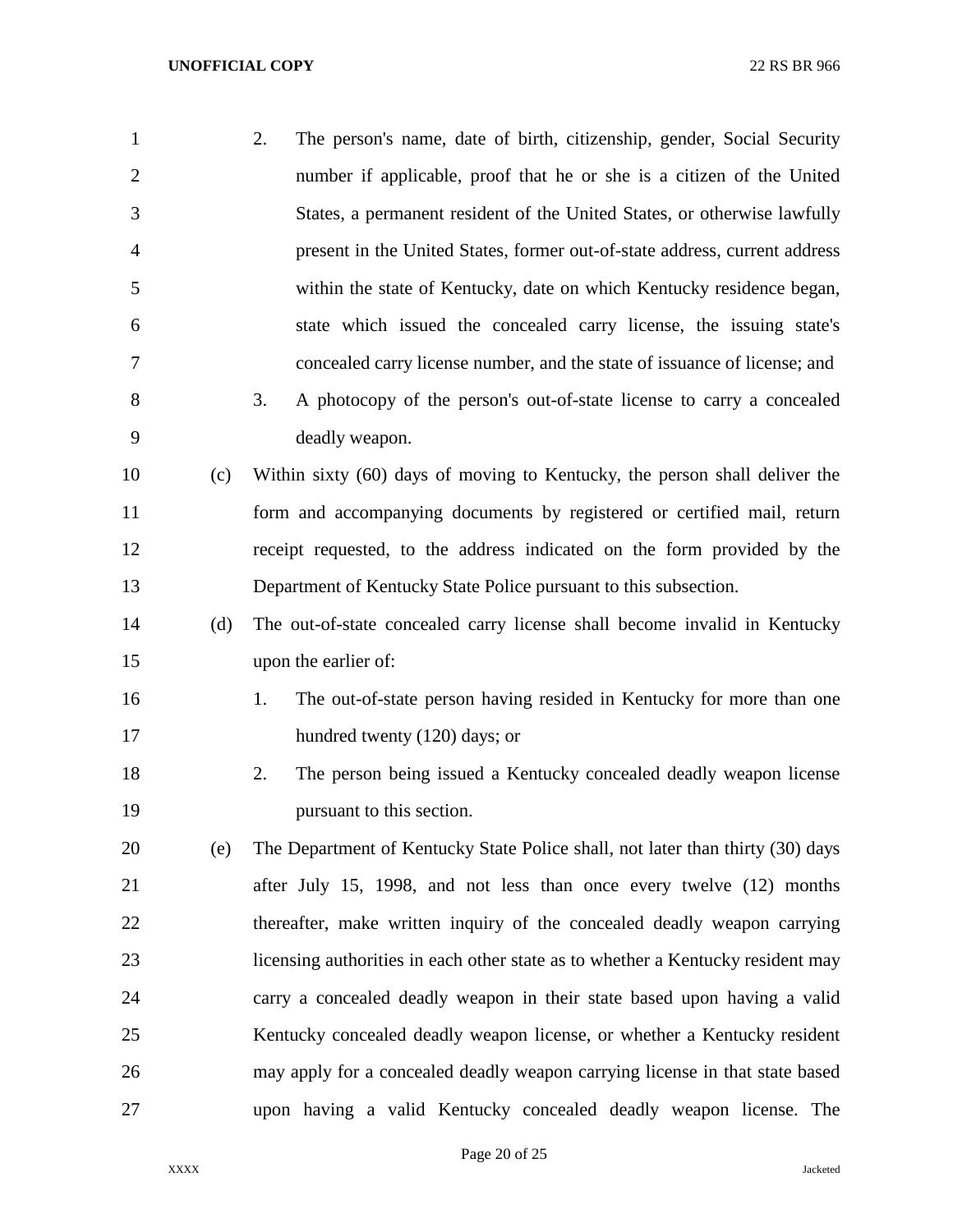Department of Kentucky State Police shall attempt to secure from each other state permission for Kentucky residents who hold a valid Kentucky concealed deadly weapon license to carry concealed deadly weapons in that state, either on the basis of the Kentucky license or on the basis that the Kentucky license is sufficient to permit the issuance of a similar license by the other state. The Department of Kentucky State Police shall enter into a written reciprocity agreement with the appropriate agency in each state that agrees to permit Kentucky residents to carry concealed deadly weapons in the other state on the basis of a Kentucky-issued concealed deadly weapon license or that will issue a license to carry concealed deadly weapons in the other state based upon a Kentucky concealed deadly weapon license. If a reciprocity agreement is reached, the requirement to recontact the other state each twelve (12) months shall be eliminated as long as the reciprocity agreement is in force. The information shall be a public record and shall be available to individual requesters free of charge for the first copy and at the normal rate for open records requests for additional copies.

 (21) By March 1 of each year, the Department of Kentucky State Police shall submit a statistical report to the Governor, the President of the Senate, and the Speaker of the House of Representatives, indicating the number of licenses issued, revoked, suspended, and denied since the previous report and in total and also the number of licenses currently valid. The report shall also include the number of arrests, convictions, and types of crimes committed since the previous report by individuals licensed to carry concealed weapons.

 (22) The following provisions shall apply to concealed deadly weapon training classes conducted by the Department of Criminal Justice Training or any other agency pursuant to this section:

(a) No concealed deadly weapon instructor trainer shall have his or her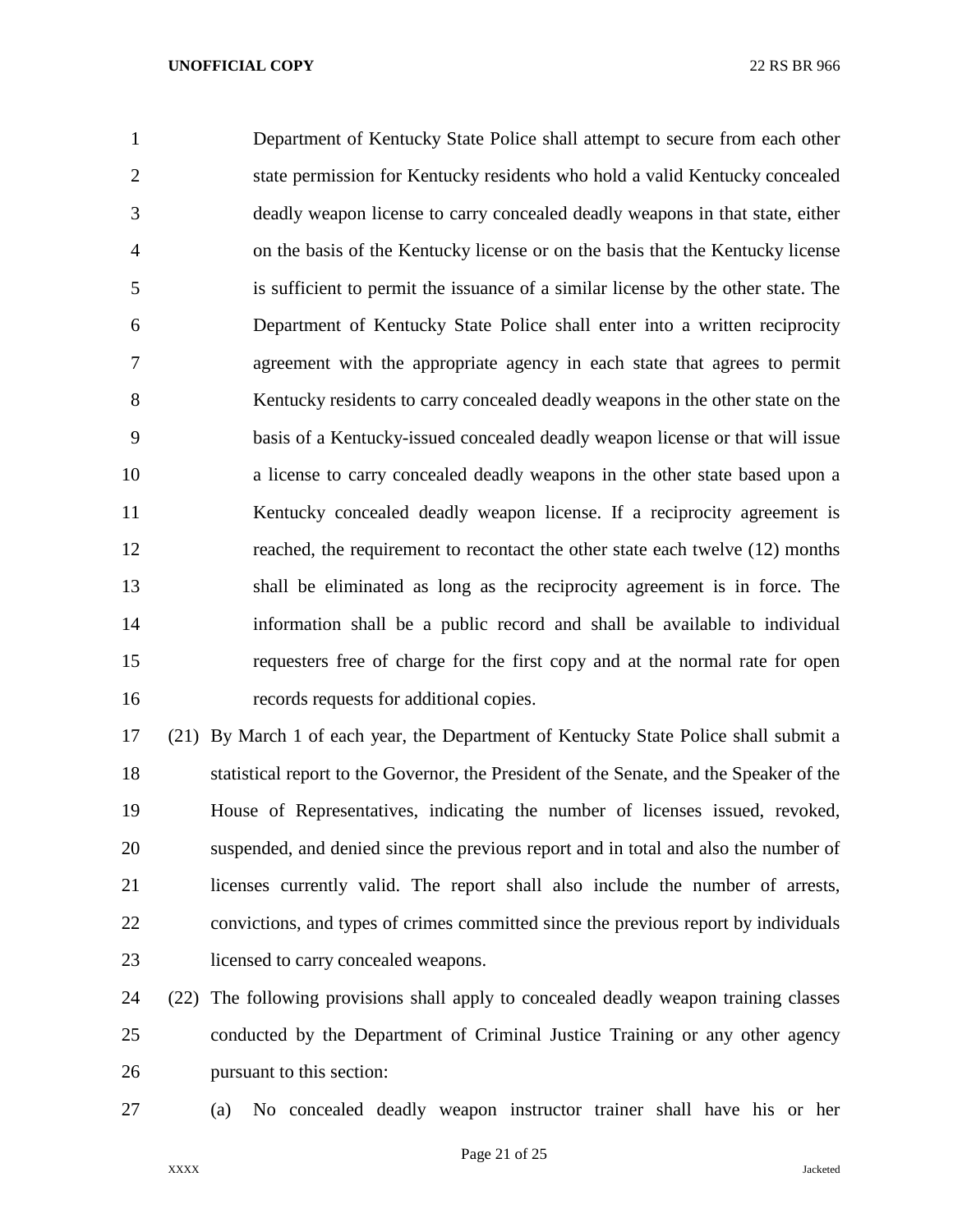certification as a concealed deadly weapon instructor trainer reduced to that of instructor or revoked except after a hearing conducted pursuant to KRS Chapter 13B in which the instructor is found to have committed an act in violation of the applicable statutes or administrative regulations;

 (b) No concealed deadly weapon instructor shall have his or her certification as a concealed deadly weapon instructor license suspended or revoked except after a hearing conducted pursuant to KRS Chapter 13B in which the instructor is found to have committed an act in violation of the applicable statutes or administrative regulations;

 (c) The department shall not require prior notification that an applicant class or instructor class will be conducted by a certified instructor or instructor trainer;

 (d) Each concealed deadly weapon instructor or instructor trainer who teaches a concealed deadly weapon applicant or concealed deadly weapon instructor class shall supply the Department of Criminal Justice Training with a class roster indicating which students enrolled and successfully completed the class, and which contains the name and address of each student, within five (5) working days of the completion of the class. The information may be sent by mail, facsimile, e-mail, or other method which will result in the receipt of or production of a hard copy of the information. The postmark, facsimile date, or e-mail date shall be considered as the date on which the notice was sent. Concealed deadly weapon class applicant, instructor, and instructor trainer information and records shall be confidential. The department may release to any person or organization the name, address, and telephone number of a concealed deadly weapon instructor or instructor trainer if that instructor or instructor trainer authorizes the release of the information in writing. The department shall include on any application for an instructor or instructor trainer certification a statement that the applicant either does or does not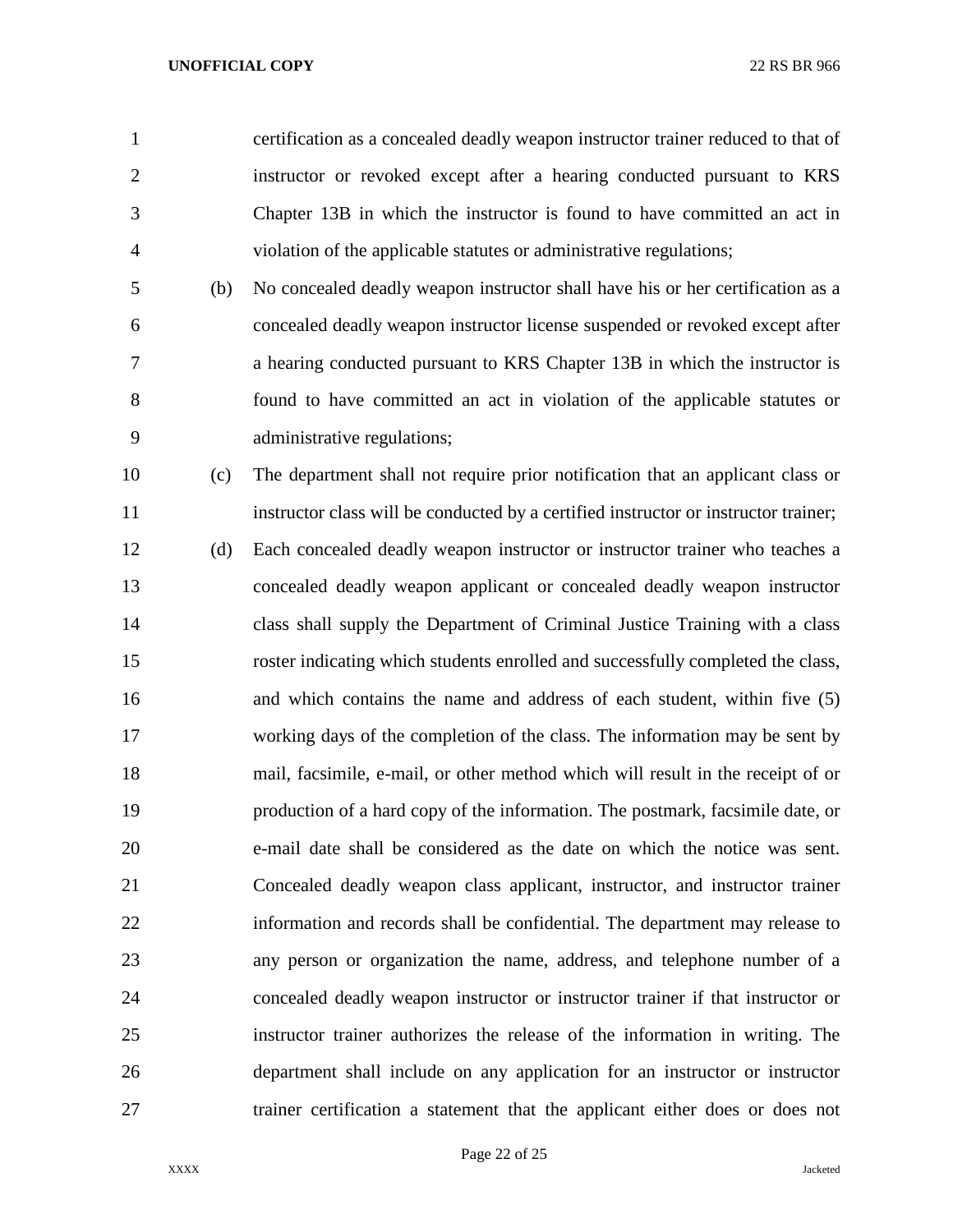desire the applicant's name, address, and telephone number to be made public; (e) An instructor trainer who assists in the conduct of a concealed deadly weapon instructor class or concealed deadly weapon applicant class for more than two (2) hours shall be considered as to have taught a class for the purpose of maintaining his or her certification. All class record forms shall include spaces for assistant instructors to sign and certify that they have assisted in the conduct of a concealed deadly weapon instructor or concealed deadly weapon class;

 (f) An instructor who assists in the conduct of a concealed deadly weapon applicant class for more than two (2) hours shall be considered as to have taught a class for the purpose of maintaining his or her license. All class record forms shall include spaces for assistant instructors to sign and certify that they have assisted in the conduct of a concealed deadly weapon class;

 (g) If the Department of Criminal Justice Training believes that a firearms instructor trainer or certified firearms instructor has not in fact complied with the requirements for teaching a certified firearms instructor or applicant class by not teaching the class as specified in KRS 237.126, or who has taught an insufficient class as specified in KRS 237.128, the department shall send to each person who has been listed as successfully completing the concealed deadly weapon applicant class or concealed deadly weapon instructor class a verification form on which the time, date, date of range firing if different from the date on which the class was conducted, location, and instructor of the class is listed by the department and which requires the person to answer "yes" or "no" to specific questions regarding the conduct of the training class. The form shall be completed under oath and shall be returned to the Department of Criminal Justice Training not later than forty-five (45) days after its receipt. A person who fails to complete the form, to sign the form, or to return the form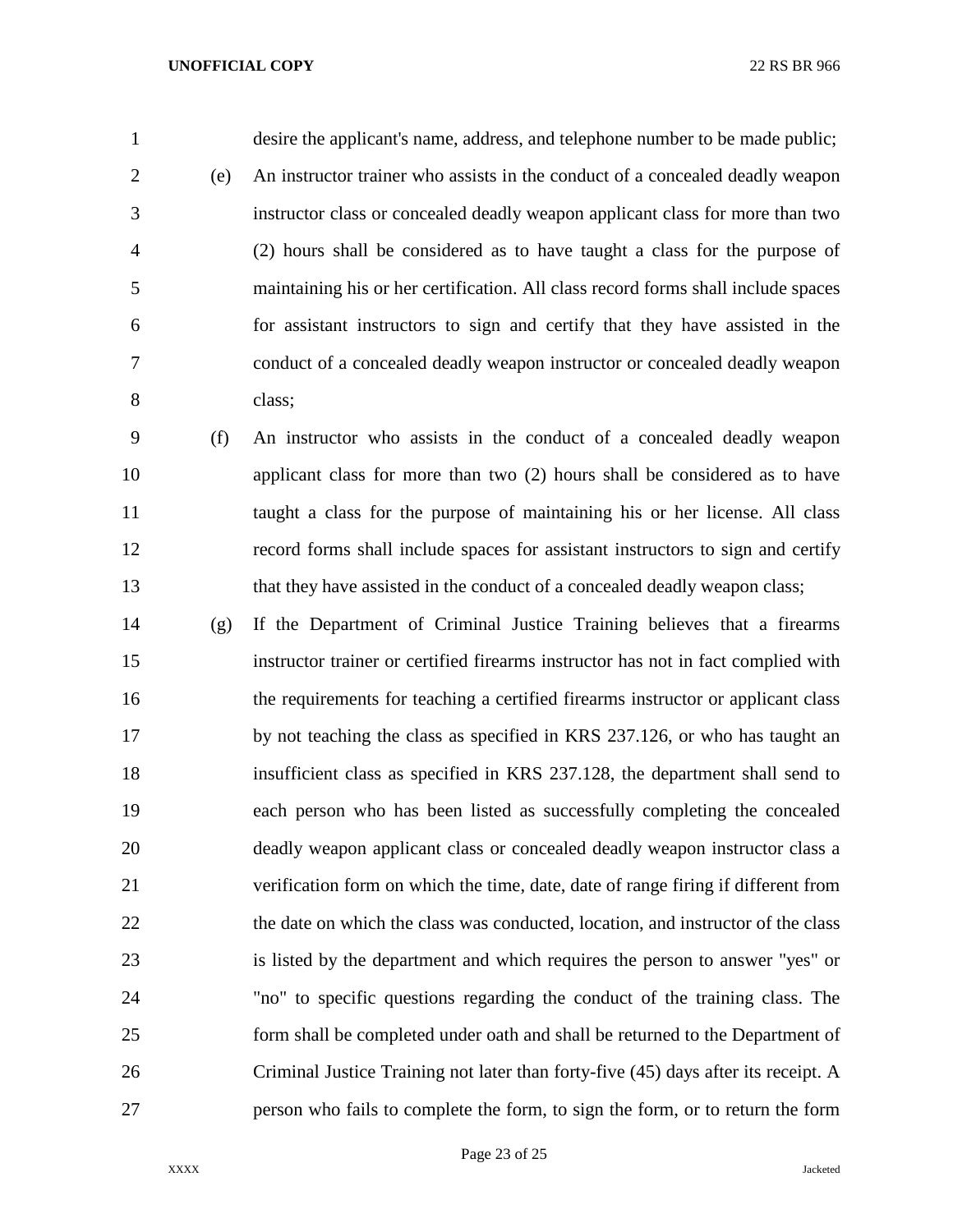| $\mathbf{1}$   |     | to the Department of Criminal Justice Training within the time frame            |
|----------------|-----|---------------------------------------------------------------------------------|
| $\overline{2}$ |     | specified in this section or who, as a result of information on the returned    |
| 3              |     | form, is determined by the Department of Criminal Justice Training, following   |
| 4              |     | a hearing pursuant to KRS Chapter 13B, to not have received the training        |
| 5              |     | required by law shall have his or her concealed deadly weapon license           |
| 6              |     | revoked by the Department of Kentucky State Police, following a hearing         |
| 7              |     | conducted by the Department of Criminal Justice Training pursuant to KRS        |
| 8              |     | Chapter 13B, at which hearing the person is found to have violated the          |
| 9              |     | provisions of this section or who has been found not to have received the       |
| 10             |     | training required by law;                                                       |
| 11             | (h) | The department shall annually, not later than December 31 of each year, report  |
| 12             |     | to the Legislative Research Commission:                                         |
| 13             |     | 1.<br>The number of firearms instructor trainers and certified firearms         |
| 14             |     | instructors whose certifications were suspended, revoked, denied, or            |
| 15             |     | who were otherwise disciplined;                                                 |
| 16             |     | The reasons for the imposition of suspensions, revocations, denials, or<br>2.   |
| 17             |     | other discipline; and                                                           |
| 18             |     | Suggestions for improvement of the concealed deadly weapon applicant<br>3.      |
| 19             |     | training program and instructor process;                                        |
| 20             | (i) | If a concealed deadly weapon license holder is convicted of, pleads guilty to,  |
| 21             |     | or enters an Alford plea to a felony offense, then his or her concealed deadly  |
| 22             |     | weapon license shall be forthwith revoked by the Department of Kentucky         |
| 23             |     | State Police as a matter of law;                                                |
| 24             | (j) | If a concealed deadly weapon instructor or instructor trainer is convicted of,  |
| 25             |     | pleads guilty to, or enters an Alford plea to a felony offense, then his or her |
| 26             |     | concealed deadly weapon instructor certification or concealed deadly weapon     |
| 27             |     | instructor trainer certification shall be revoked by the Department of Criminal |